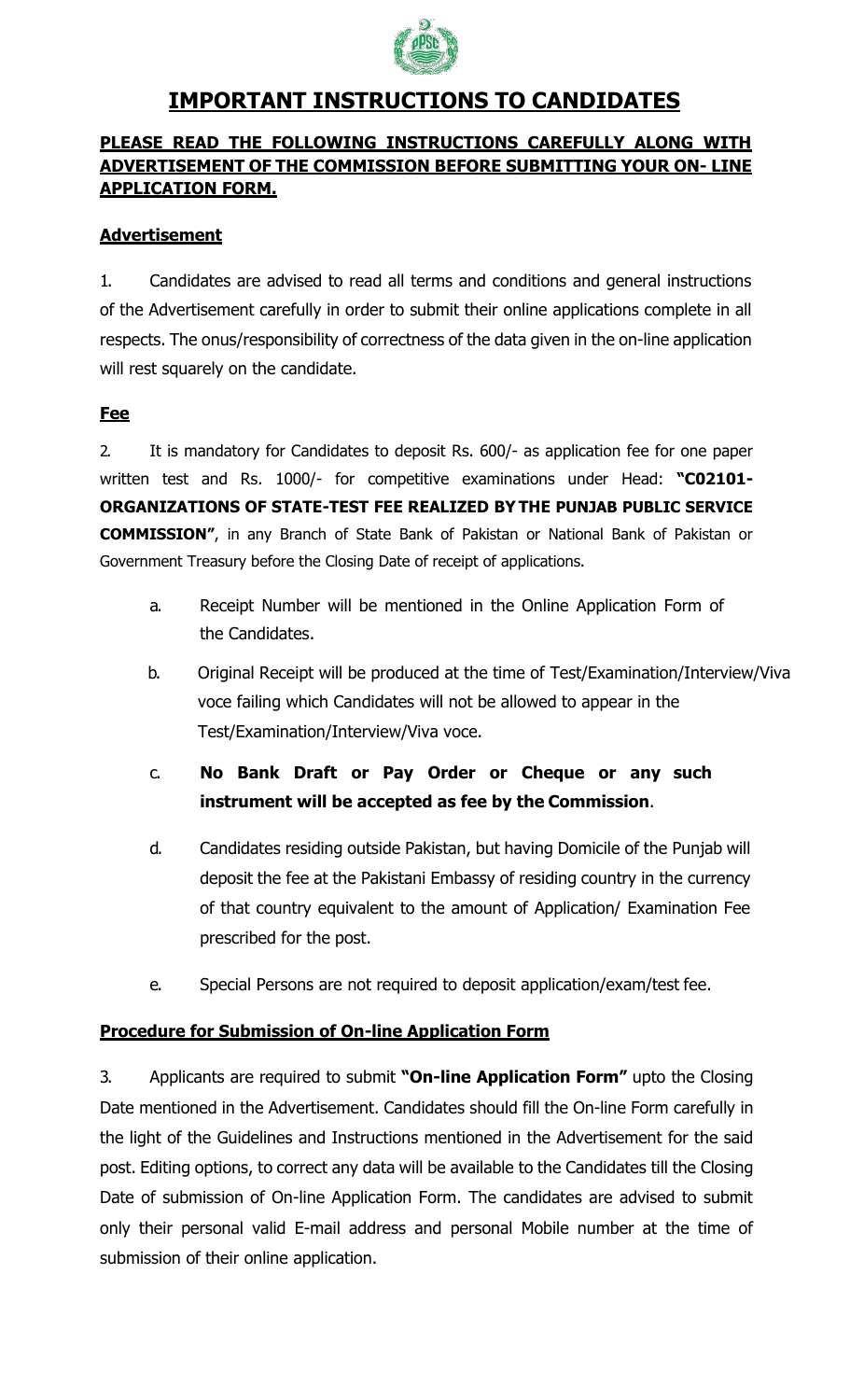

4. Editing the Date of Birth on or before the closing date is available to the candidates. Candidates may correct/edit their date of birth on or before the closing date if so desired.

### **Applications other than On-line will not be accepted by the Commission.**

5. Candidates shall not be allowed to apply On-line after Closing Date fixed for receipt of applications.

- 6. The Candidates are required to ensure that:
	- a. No column of Web-generated Application Form is left blank.
	- b. For the posts up to BS-18 Hard Copy of the On-line Application shall not be required to be submitted to the Commission.
	- c. For the posts falling in Basic Scales-19 and above where scrutiny work is required before the interview, hard copy of On-line Application along with a set of photocopies of all relevant documents should be submitted as requisitioned in the relevant Advertisement.
	- d. In case any application is rejected due to any reason, representation, if any, shall be addressed to the **"Secretary, Punjab Public Service Commission", LDA Plaza, Edgerton Road, Near Aiwan-e-Iqbal,**  Lahore in accordance with the instructions provided in the Rejection letter/Advertisement(s) for the post.
	- e. In case any information provided by the Candidate in his/her online application form is found to be incorrect or false at any stage, he/she will be disqualified and action will be taken under the Rules.

### **Eligibility**

### **Medical Fitness Certificate**

7. Medical Certificate issued by the Medical Superintendent of concerned District Head Quarters Hospital or Services Hospital, Lahore shall be acceptable underthe Regulations / Policy Decisions. However, Medical Fitness Certificate issued withinthree (3) months prior to the Closing Date of the Advertisement for the post shall be acceptable subject to the condition that the candidates fulfills all requirements of Physical Standards prescribed for the post applied for by the candidates. Medical Fitness Certificate issued by the Competent Authority i.e. Medical Superintendent District Head Quarters Hospital or Services Hospital after the closing date for receipt of online applications shall not be acceptable.**"**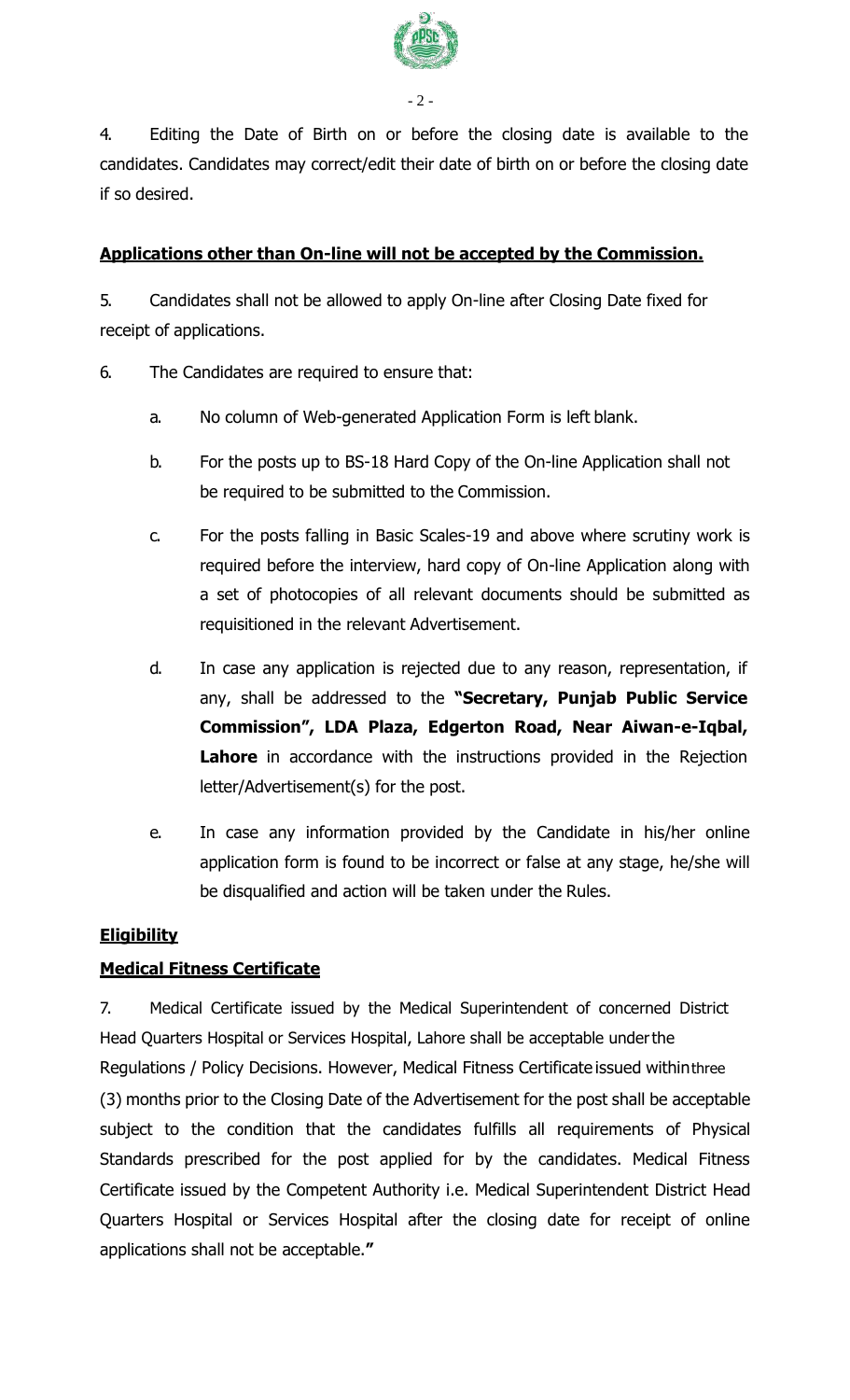

- 8. Eligibility of Candidates for the Post will be determined on the basis of:
	- a. Qualification/experience prescribed in the Service Rules/Advertisement.
	- b. Instructions issued by the Government or the Commission from time to time.
	- c. The age, qualifications, experience and other credentials etc. of the Candidates shall be taken up to the Closing Date fixed for such post.
	- **d. It is also pointed out that Punjab Public Service Commission has no power to relax any condition of eligibility as prescribed in the relevant Service Rules/Advertisement.**

### **Qualification**

9. Qualification mentioned in the Advertisement and relevant Service Rules are acceptable to the Commission, other than these qualification the Candidates will not be held eligible for the Post:-

- a. **Acceptance of Foreign Degrees/Diplomas.** The Commission shall accept degrees/certificates/diplomas of those Foreign Universities only which have been recognized by Higher Education Commission (H.E.C), Pakistan Medical & Dental Council (P.M.D.C), Pakistan Engineering Council (P.E.C), Pakistan Nursing Council, Inter Board Committee of Chairmen (I.B.C.C) or any other Competent Agency/Authority.
- b. **Acceptance of Equivalent Qualification.** The equivalence of foreign and local academic qualifications as laid down by the Higher Education Commission (H.E.C), Pakistan Medical & Dental Council (P.M.D.C), Pakistan Engineering Council (P.E.C) or other Competent Committee/Authority and Qualification Equivalence Determination Committee (QEDC) duly approved by the Administrative Department shall be accepted by the Commission as final.

**Note:** In case a candidate claims that his/her qualification is equivalent to the prescribed qualification, he/she will be required to submit equivalence of his/her qualification issued by the Competent Authority at the time of interview or whenever asked by the commission. If a candidate fails to submit Equivalence Certificate issued by the Competent Authority at the time of interview or whenever asked by the commission, his/her candidature shall be cancelled.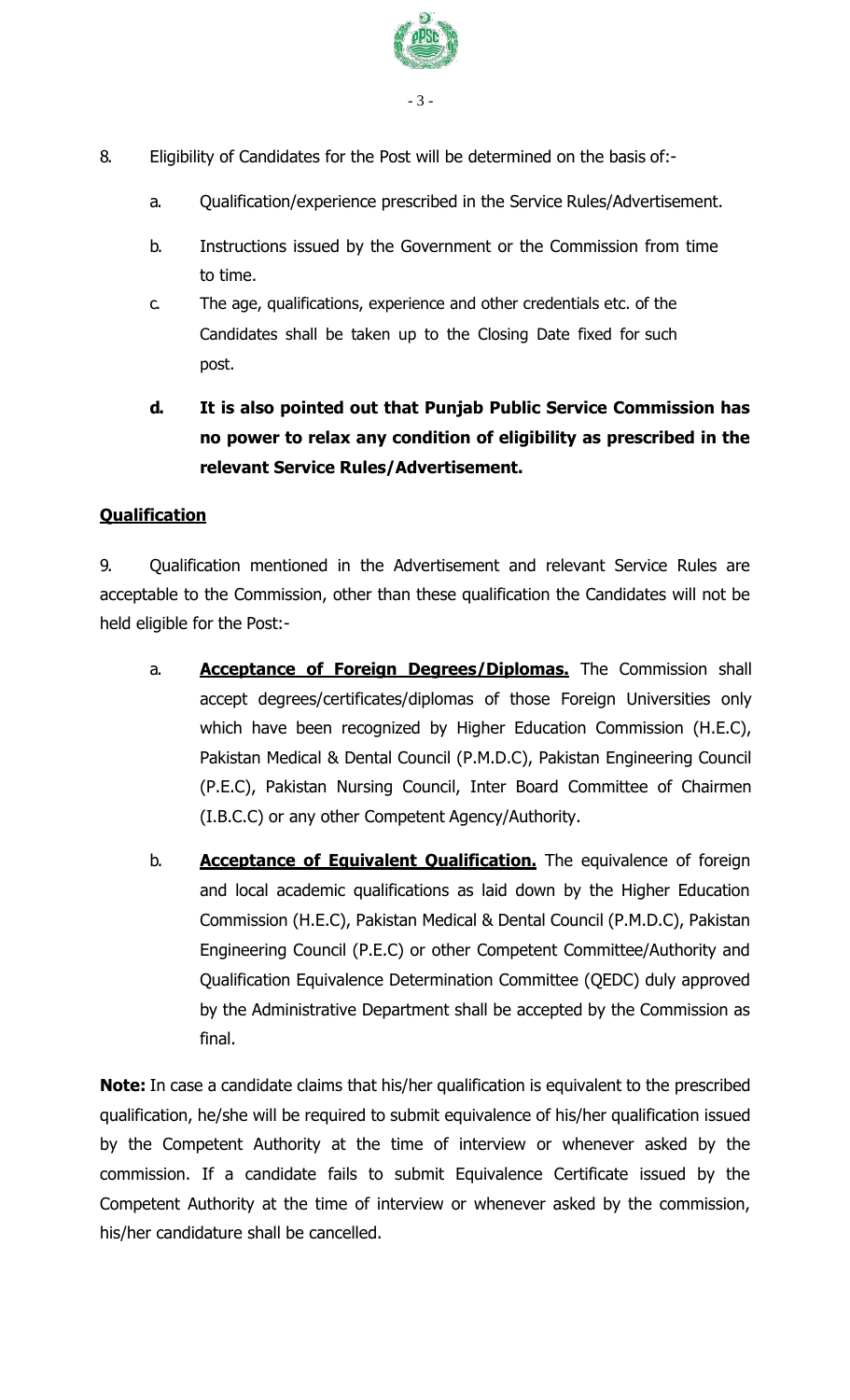

#### - 4 -

### **Reckoning of Age**

## **10. Where recruitment is to be made on the basis of Written Examination, age of the Candidate shall be reckoned as on the first of January of the year in which the examination is proposed to be held and in all other cases age will be reckoned as on the Closing Date fixed for receipt of applications.**

11. In case a candidate is under-age or becomes over-age even by one day after adding the actual day of his/her birth, to his/her age on the closing date for the receipt of applications or on  $1<sup>st</sup>$  January of the year of the combined /competitive examinations as advertised, he/she shall be considered ineligible. This has been done on the ground that a child born on  $1<sup>st</sup>$  January will be of one year on  $31<sup>st</sup>$  December in same year. On  $1<sup>st</sup>$  January of next year, his/her age shall be one year and one day."

### **Example for Calculating Age of the Candidate**

### **i) Where age is reckoned on the closing date**

If date of birth of a candidate is 15 August, 1970 and the closing date for receipt of application in the PPSC office is 07-02-1998; the age shall be calculated as under:

|                                | <b>Day</b> | <b>Month</b> | Year |  |
|--------------------------------|------------|--------------|------|--|
| Closing date.                  | 07         | 02           | 1998 |  |
| Date of Birth<br>of candidate. | 15         | 08           | 1970 |  |
| Age on closing date:           | $1+23$     | 05           | 27   |  |

(27 years, 05 months and 24 days)

#### **ii) Where age is reckoned on 1st January of the yearin which the examination is proposed to be held**

In case upper age limit is 28 years and date of birth of a candidate is 01 January, 1988 and the closing date for receipt of applications in the PPSC office/date of reckoning of age of candidates is 01-01-2016; the age shall be calculated as under:

|           |                                                 | Day | Month | Year |
|-----------|-------------------------------------------------|-----|-------|------|
| $\bullet$ | Closing date/date of $-01$<br>reckoning of age. |     | 01    | 2016 |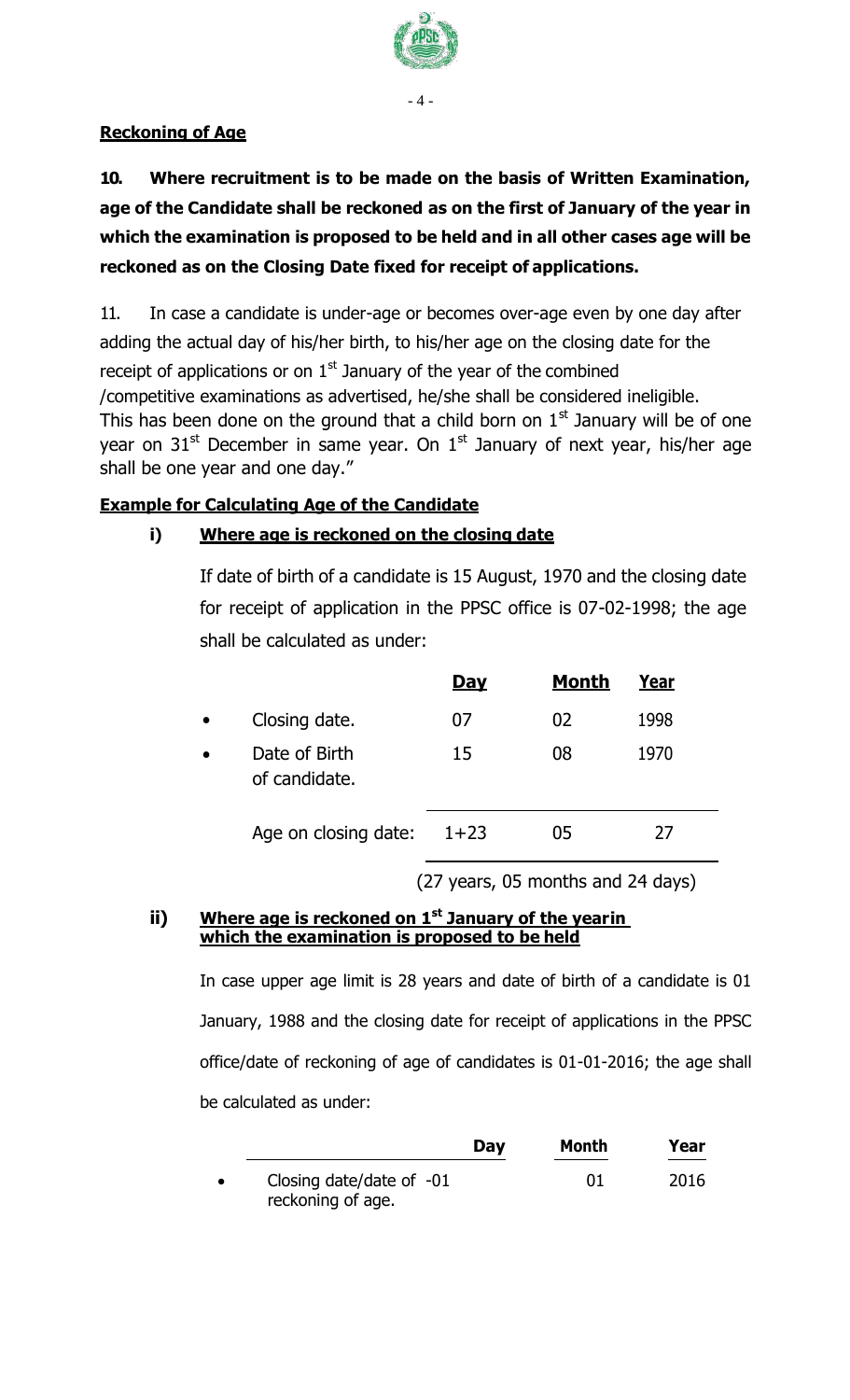|           |                                |  | $-5-$                            |    |      |
|-----------|--------------------------------|--|----------------------------------|----|------|
| $\bullet$ | Date of Birth<br>of candidate. |  | 01                               | 01 | 1988 |
|           | Age on closing date:           |  | $1 + 00$                         | 00 | 28   |
|           |                                |  | (28 years, 00 months and 01 day) |    |      |

12. The age of a Candidate will be calculated from his/her Date of birth as given in Secondary School Certificate (Matriculation). In case the Candidate has appeared in any other examination equivalent to Secondary School Certificate such as Senior Cambridge/O-Level and certificate of such examination does not bear Date of Birth of the Candidate, he/she shall be required to produce;

### **a. The School Leaving Certificate bearing his/her Date of Birth; or**

**b. Original and Valid Computerized National Identity Card (CNIC) issued by National Database and Registration Authority (NADRA); or**

### **c. Birth Certificate duly issued by the concernedLocal Council Authority.**

13. Relaxation/concession in upper age limit to a Candidate shall be admissible as per Law, Rule and Policy of the Government.

14. In case Additional Vacancies are added to the Advertised number of vacancies, the age of the Candidate shall be calculated in the mannerhereunder:-

- a. For Candidates who had applied in response to the OriginalAdvertisement, the Date shall be the Closing Date as indicated in the saidAdvertisement.
- **b.** For Candidates who had applied in response to the Subsequent Advertisement, (increasing the number of posts of the original Advertisement), **except the Candidates appearing in Combined/ Competitive Examination**, the Date shall be the Closing Date of the Subsequent Advertisement. **Whereas, for candidates for Combined/Competitive Examination, age shall be reckoned from 1st January of the year in which the examination is proposed to be held.**
- c. Those Candidates who could not apply in response to the Original Advertisement since they were underage on the Closing Date shall become eligible if they attain the requisite age limit on the Closing Date of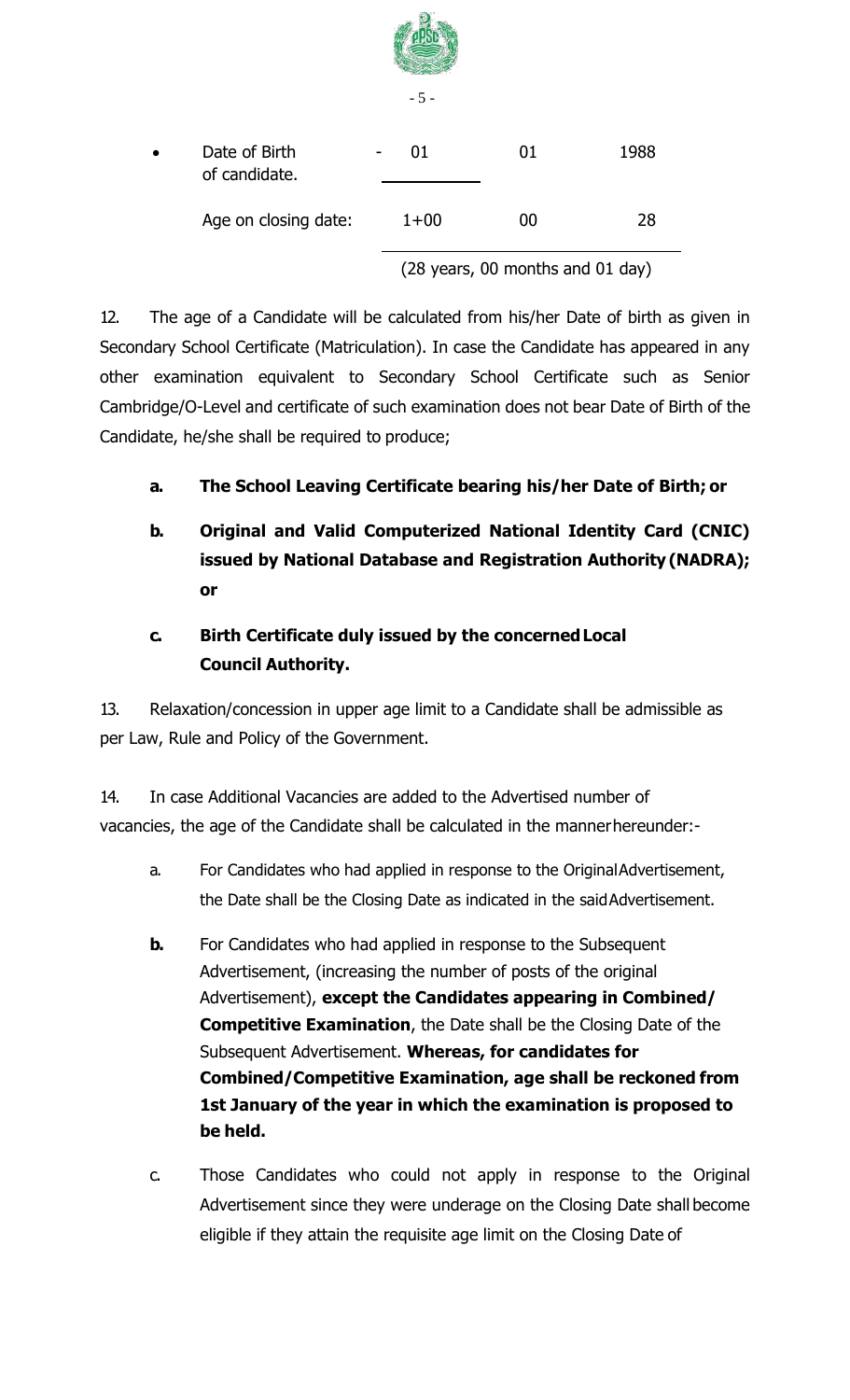

the Subsequent Advertisement which would be reflected in the Subsequent Advertisement as well.

### **Age Relaxation**

## 15. **Relaxation in upper age limit as admissible under the Punjab Civil Servants Recruitment (Relaxation of Upper Age Limit) Rules, 1976** is as under:-

- a. In the case of Ex-Defence Forces Officers/Personnel, the entire period of service rendered by them in the Defence Forces, subject to a maximum of 10 years, shall, for the purposes of upper age limit for appointment under any rule, be excluded from their age.
- b. **In the case of a Candidate already working as a Government Servant, under the Government of the Punjab, the period of his continuous service as such shall for the purpose of upper age limit prescribed under any service rules, of the post for which he/she is a candidate, be excluded from his/her total age.** Provided that the upper-age limit shall not exceed 35 years for recruitment to any post to be filled in on the recommendations of the Punjab Public Service Commission on the basis of the combined competitive examination.
- c. In case of special persons as defined under Rule 3(iv) of the Punjab Civil Servants Recruitment (Relaxation of upper Age Limit) Rules 1976, the maximum upper age limit prescribed in the Service / Recruitment Rules, for appointment to a post, shall be raised by fifteen (15) years.
- **d. Employees of Federal Government or Semi Government and Autonomous Bodies of Federal Government or Autonomous Bodies of Provincial Government and those of Local Bodies are not entitled to age concession for the period of their service in such organizations.**

### **Claiming of Additional Marks**

16. If an applicant claims award of upto 10 additional marks being a son/ daughter of a deceased/incapacitated Civil Servant, during service he/she should submit the following documents:-

a. Death Certificate of the father or mother, as the case may be, from the Corporation/Municipality concerned.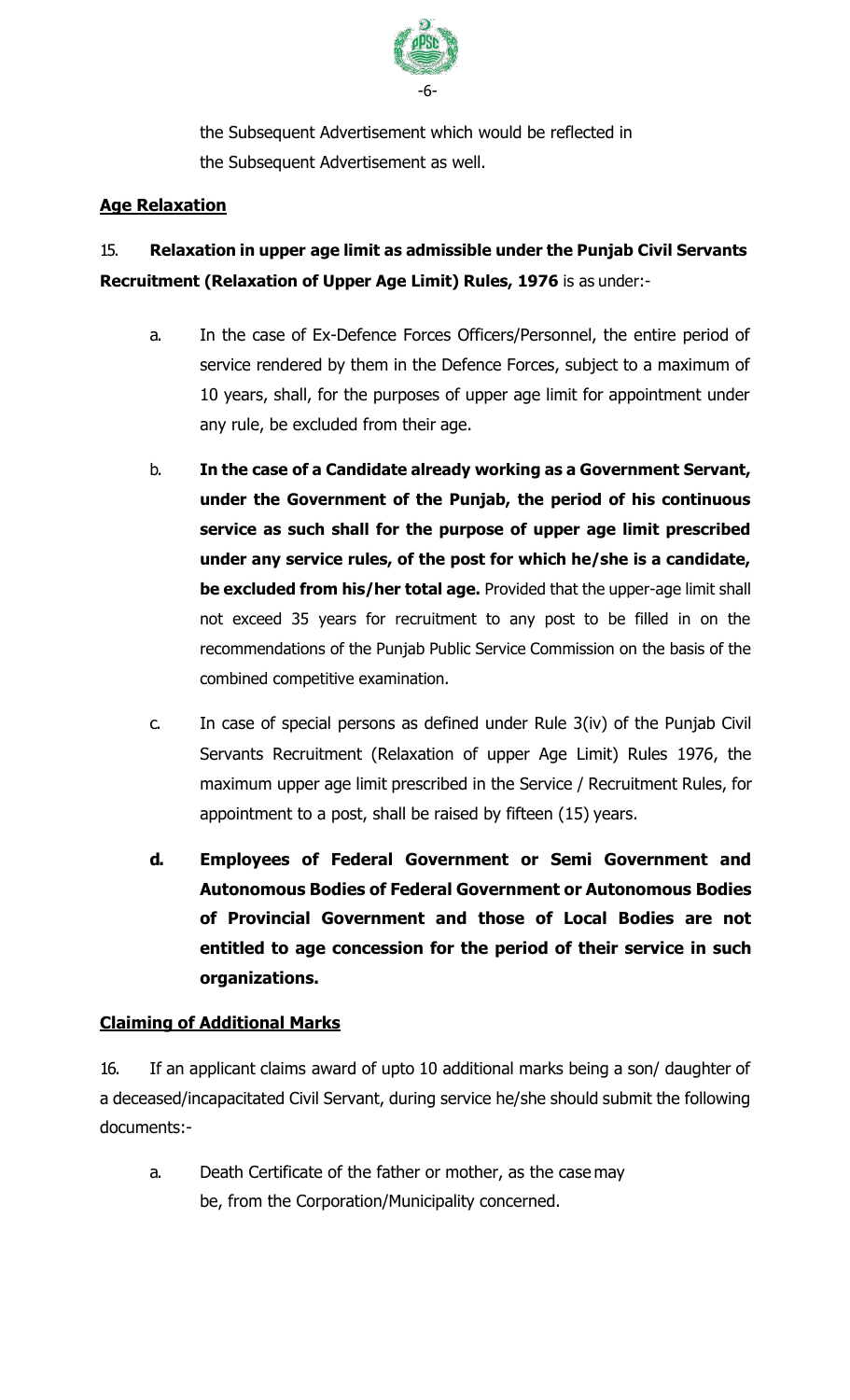

- b. Certificate, showing Name and Designation of the Incapacitated or Deceased Civil Servant, issued by the Competent Authority of the Department where he was employed.
- c. Affidavit from the Candidate that he/she is un-employed, and that he/she has neither availed the benefit of additional marks nor shall avail this concession in future.
- d. Affidavit from other brothers and sisters of the Candidate declaring solemnly that they surrender their right of grant of 10-additional marks in favour of the Candidate and that they have neither availed this benefit nor shall claim the same in future.
- e. Family tree issued by NADRA indicating detail of family members.

### **Departmental Permission Certificate**

17. In case the Candidate is a Government Servant, a Departmental Permission Certificate (**Form available on Punjab Public Service Commission's Website www.ppsc.gop.pk**) duly signed and stamped by the Competent Authority of the concerned Department is required to be produced at the time of interview.

### **Conditionalities of Domicile**

18. Candidates are required to ensure the following conditions with respect to Domicile:-

- **a.** Domicile Certificate of a Candidate shall be from the relevant district of Province of Punjab issued on or before the Closing Date of receipt of applications. **Provided that in case Candidate has applied for domicile before the Closing Date and provides documentary evidence in this regard, his/her domicile issued after the Closing Date will be acceptable.**
- b. The Domicile Certificate produced and submitted by the Candidate should be of the same district which he/she has mentioned in the relevant column of his/her on-line application otherwise, application will be rejected.
- **c.** A married female candidate may opt for the district of domicile of her husband **provided that she has surrendered her previousDomicile Certificate and in such case she will produce DomicileCertificate**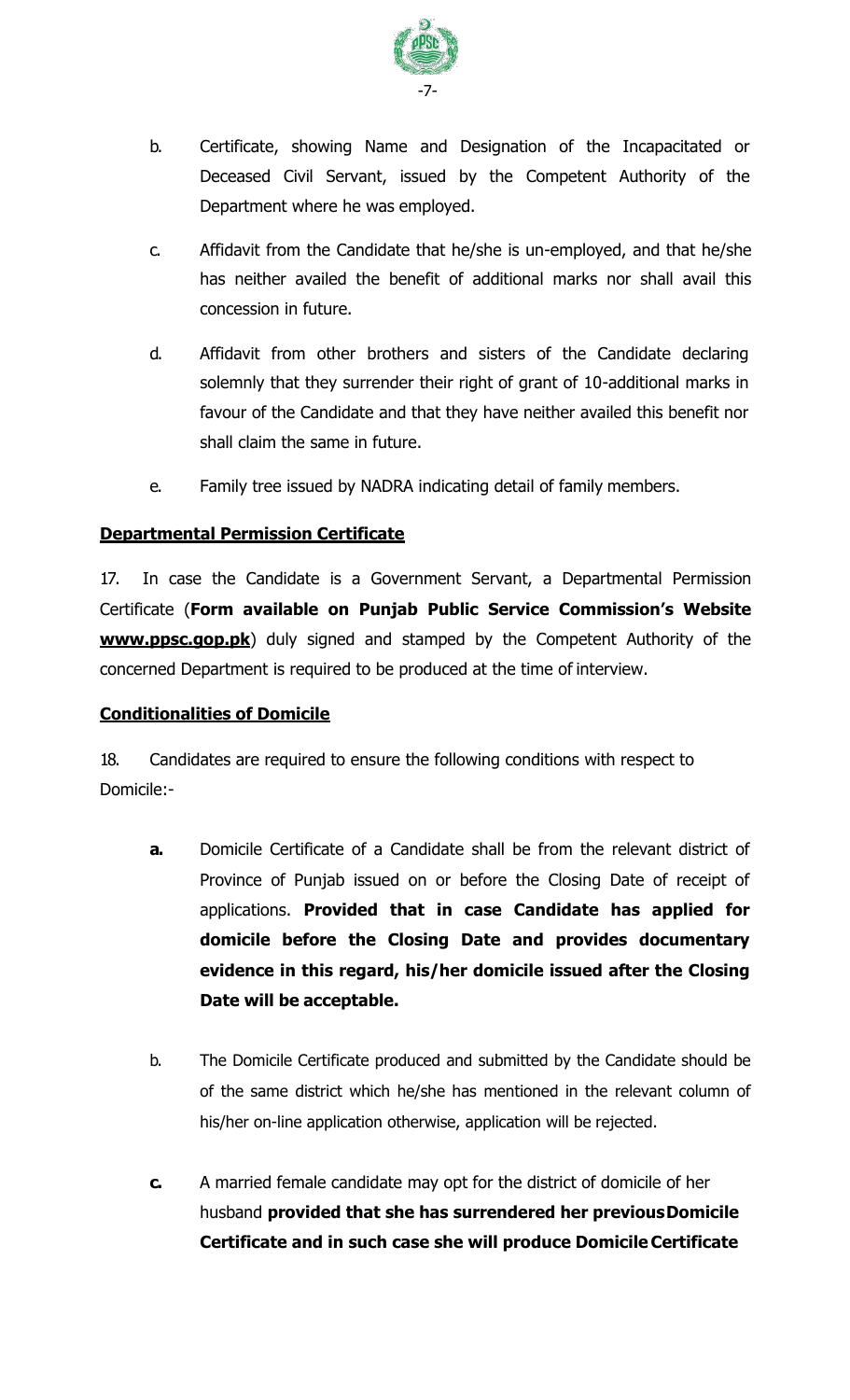

**of her husband along with proof of her marriage.** Provided further that her previous Domicile Certificate will be considered to have been cancelled for any future claim of domicile by the said candidate.

d. Candidates from Azad Jammu & Kashmir who are permanent residents of Azad Jammu & Kashmir but are also domiciled in the Punjab will be considered on the basis of domicile of concerned district of the Punjab.

### **Counting of Experience**

19. For the purpose of counting of experience of the candidates, the following criteria will be applied:-

- a. Experience required for determination of eligibility for the post, a candidate shall have to produce documentary evidence in support of his/her claim.
- b. Experience of Government service shall only be accepted if the certificate is issued by the concerned Appointing Authority/Person authorized to do so.
- c. In case, a candidate claims experience of private firm / entity, he / she must bring proof at the time of interview that the firm / entity is registered with SECP, Registrar of Firms or any other Regulatory Authority, failing which his / her application shall be rejected.
- d. House job experience in a Public Sector or recognized medical institution in Private Sector shall be counted as practical experience.
- e. Experience of residency in F.C.P.S/M.S./F.R.C.S./M.D. or during studies abroad such as Diplomat of American Board/Fellowship shall be considered as experience in the line only.
- **f. Only that particular/professional experience shall be considered which has been acquired in the relevant area while working in Public Sector or recognized institutions in the Private Sector.**
- g. Experience certificate in respect of Contract, Current Charge, Acting Charge and Adhoc Appointment, issued by the Appointing Authority under the rules, shall be accepted.
- h. Experience in private entities shall be accepted if such entity is registered with SECP, Registrar of Firms or any other Regulatory Authority.
- **i. In case where Experience is a Pre-requisite Qualification, experience acquired in an Honorary Capacity will not be considered unless a notification to this effect has been issuedby**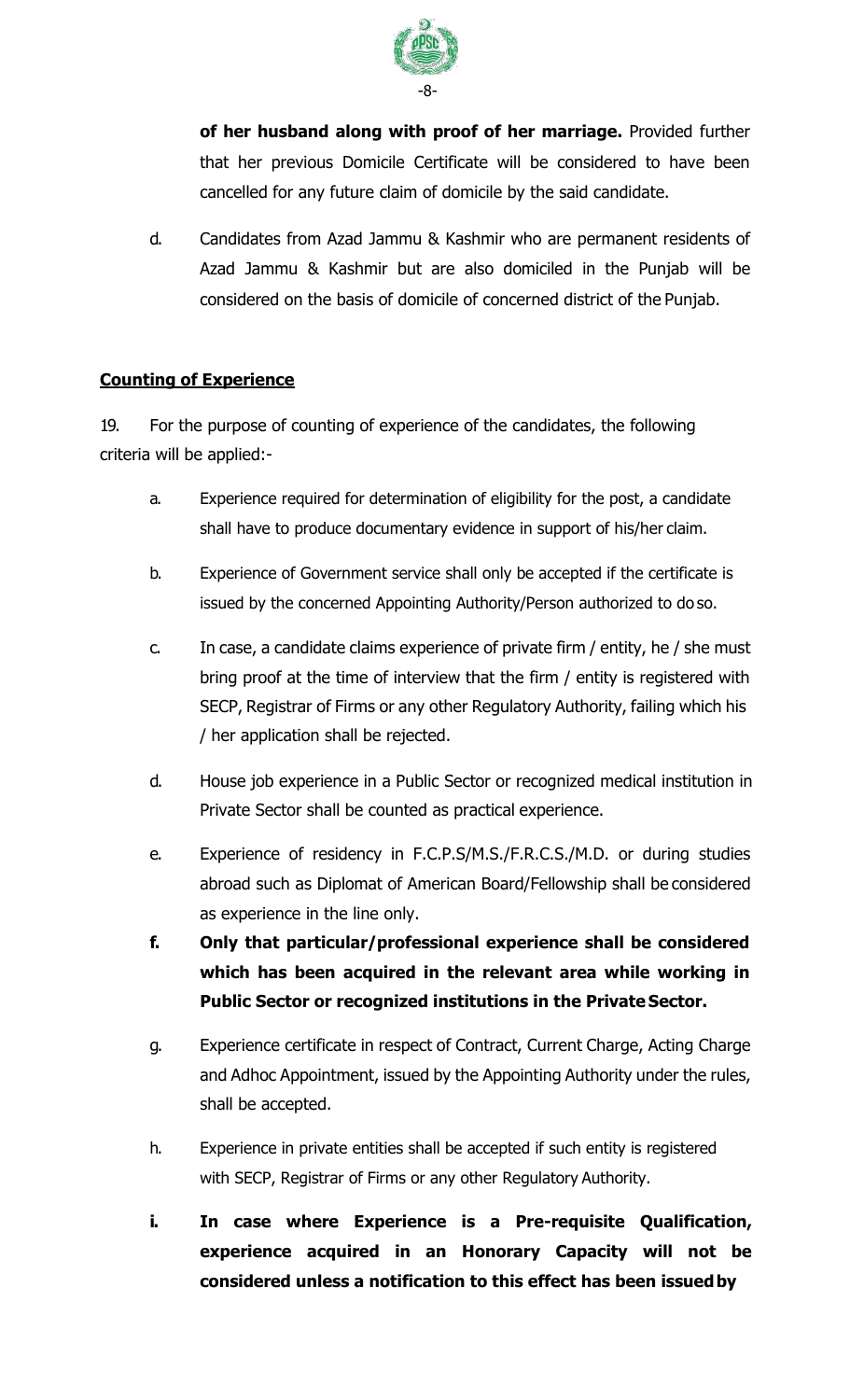

### **the Competent Authority.**

- j. Experience in a general specialty shall not be considered relevant as experience in a specific specialty prescribed for a post.
- k. Where, experience has been prescribed as mandatory condition along with minimum educational qualification in the Service Rules for eligibility to a post. In such cases only that particular period of experience will be counted which a candidate would possess after acquiring the prescribed minimum educational qualification. Provided that in the Service Rules it is provided that experience shall be counted "before" or "after" the prescribed qualification, in such case(s) experience shall be counted in accordance with the relevant Service Rule(s).

### **Example**

For the post of Assistant Professor in the Punjab Education Department, some teaching experience after passing M.A./M.Sc. examination is a mandatory condition for eligibility. In such a case, the Commission will count only that specific experience of a candidate which he/she has gained after acquiring prescribed qualification of M.A/M.Sc.

**Note:** The Honourable Supreme Court of Pakistan vide its Judgment dated 27-12-2016 passed in Civil Petition No. 924-L/2014 titled as Punjab Public Service Commission vs Mst. Numaira Saeed has also upheld the above Policy Decision.

### **Counting of Research Experience.**

20. Research experience means the actual period spent on conducting research in the area of specialty:-

- a. Period spent on research as part of M.Phil/Ph.D. programme shall be counted as research experience up to a maximum of 2 years for M.Phil and 4 years for Ph.D.
- b. The research experience of a candidate gained during service as Research Assistant/Associate/Officer in Government or recognized Research Institutions, will be accepted as such experience.

### **Research Papers.**

- 21. Following will be ensured:
	- a. A candidate shall be required to submit two copies of publishedresearch papers, along with recognition list of foreign journals enlisted byHigher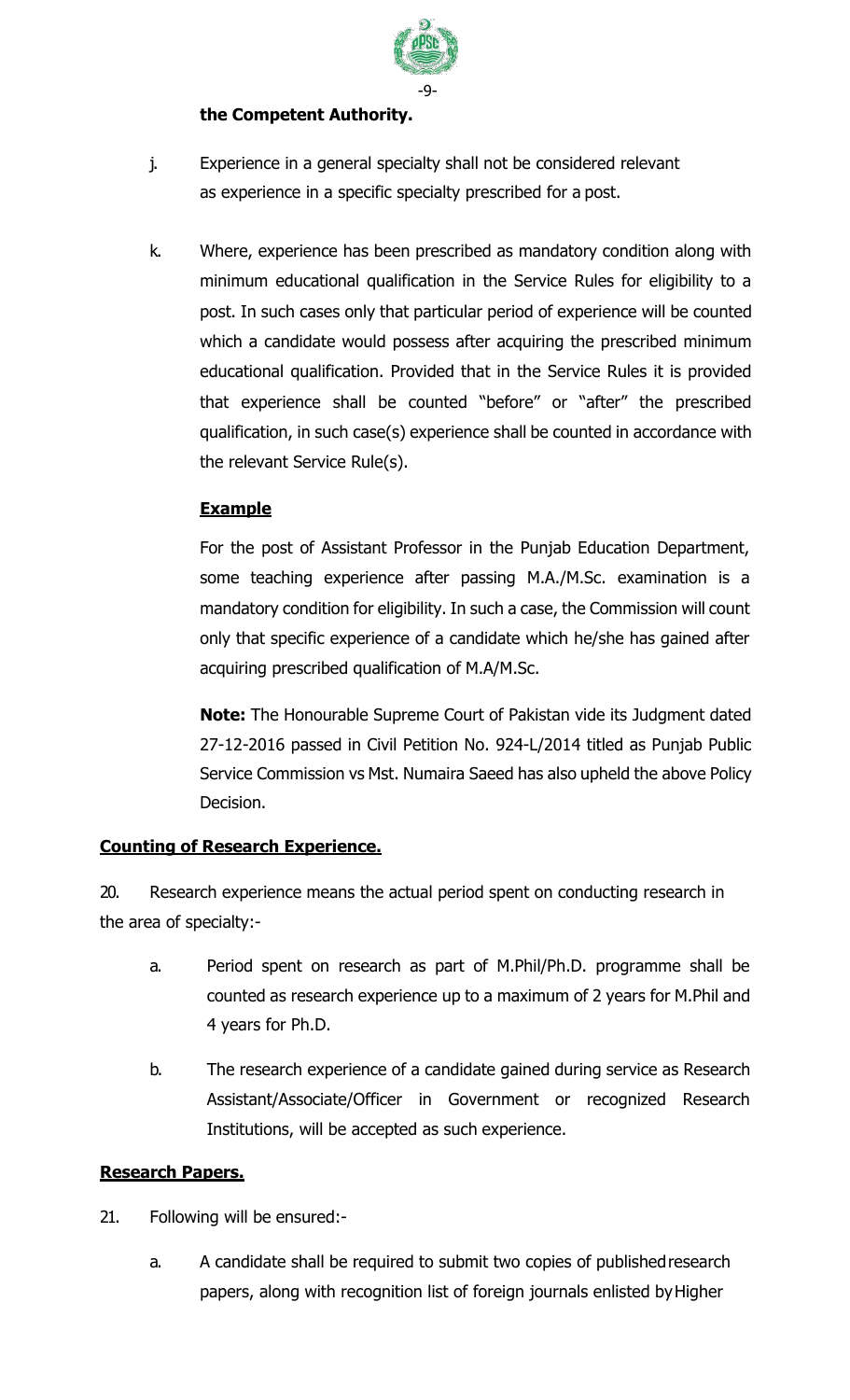

Education Commission, within three days after the Closing Date of applications, where so required.

- b. Research papers which have been published in a journal enlisted by Higher Education Commission (HEC) or in a journal of HEC recognized foreign university shall be accepted without further evaluation.
- **c. The Commission shall not accept research papers of a candidate which have been published in any journal after the Closing Date for receipt of applications for the advertised post.**
- **d. Review articles, case-studies, translations, briefs, presentations in conferences etc. shall not be admissible as professional research papers.**
- e. If a condition in the Rules/ Advertisement is laid down that the research papers have to be written as Principal Author then only the first name in the list of authors of research papers shall be considered as the Principal Author.

### **Registration of Specialists**

- 22. For the purpose of Registration of Specialists following criteria will be applicable:
	- **a.** Candidates applying for the posts of **Medical Officers/Women Medical Officers/ Dental Surgeons** etc. **shall submit Full Medical Registration by PM&DC showing all medical qualifications.**
	- b. **Engineers/Agriculture Engineers** shall submit Certificate ofRegistration as Professional Engineer under Pakistan Engineering Council Act, 1976.
	- c. **Architects and Town Planners** should furnish Certificate ofRegistration under Pakistan Council of Architects and Town Planners Act, 1976.
	- d. Candidates of **Law related posts like Assistant District Public Prosecutor and Deputy District Attorney & similar posts** shall submit valid Certificate of Registration with relevant Bar Councils.
	- e. Similarly, Nurses should be registered with Pakistan Nursing Council.

### **Procedure for Submission of Written Request / Application for Change in Particulars after Closing Date**

**a.** The written request/application of candidate for change in particulars should be sent to **"Secretary, Punjab Public Service Commission, LDA Plaza, Edgerton Road, Near Aiwan-e-Iqbal, Lahore"** within three days after closing date of advertisement.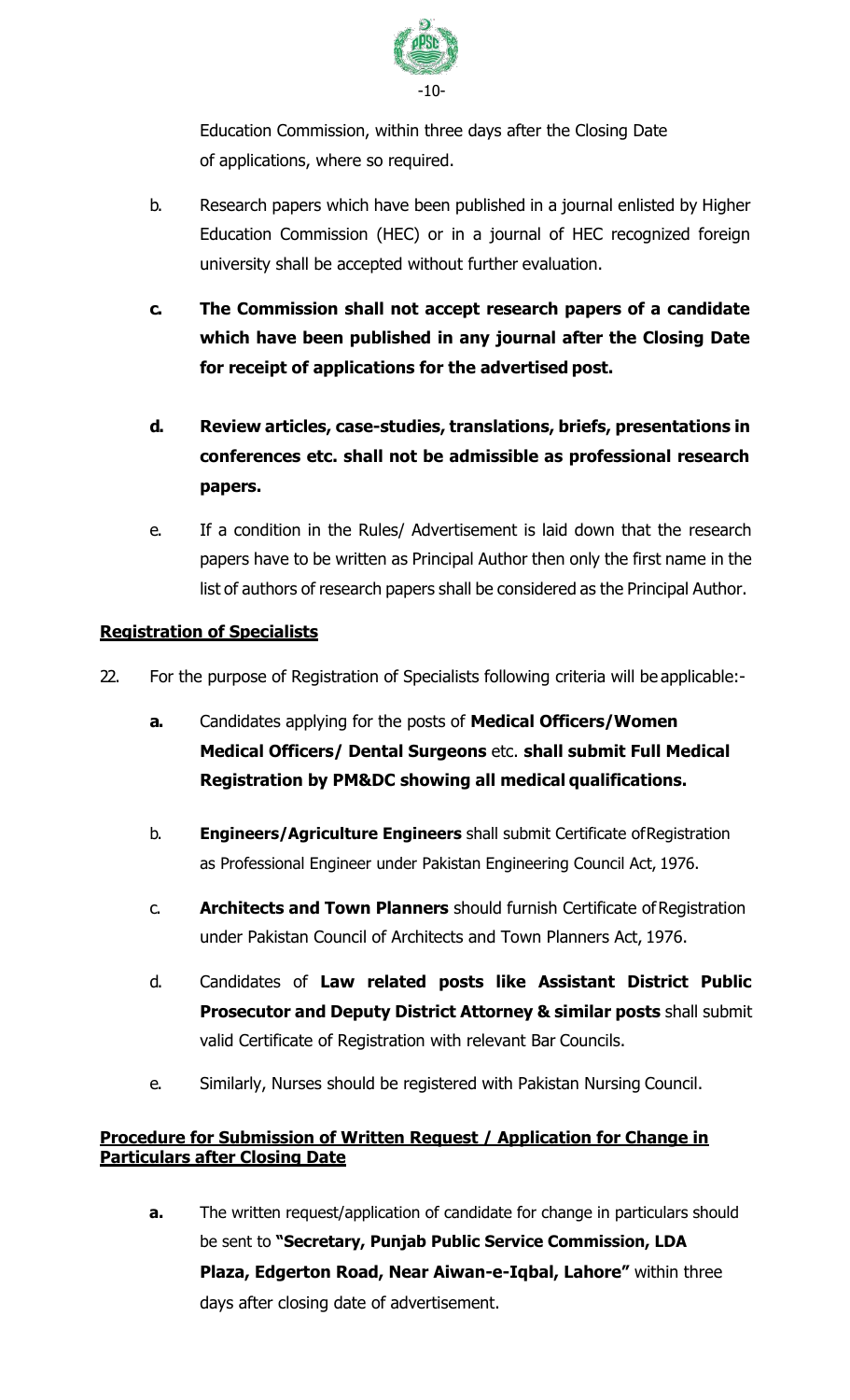

- **b.** The written request/application for change in particulars should be sent along with copy of CNIC, Treasury Receipt and clearly mention the following information:
	- 1) Web Generated Application Number
	- 2) Name of the Post Applied for
	- 3) Name of the candidate with signature
	- 4) Mobile Number

### **Written Test and Interviews**

23. Candidates will be admitted to the written examination/test (whenever held) provisionally. Detailed scrutiny of applications and documents of successful Candidates in written examination/test will be carried out at the time of Interview. If any Candidate is found ineligible under law, Rules, his /her candidature will be cancelled regardless of the fact whether he / she appeared in the Written Examination/Test and qualified the same.

24. Candidates will be called for interview provisionally. On detailed scrutiny of applications and documents of the Candidates on the day of interview, if any Candidate is found ineligible in any respect under the Rules, his / her candidature will be rejected.

**25.** To avoid frustration, Candidates are advised in their own interest to make sure before applying that they fulfill all the requirements of selection criteria as advertised and other rules relating to the post before the Closing Date of receipt of applications.

### **Written Examinations/Tests**

26. The Commission has adopted two categories of examination system:-

- a. **Written Examination.** Where the Government of the Punjab or Commission prescribes a mandatory written examination such an examination is known as **"Written Examination"**.
- b. **Written Test. "Written test"** means one paper written test (Subjective or Objective or both) conducted by the Commission.

### **c. Kinds and Marking of Written Examination/Test**

- (1) Written Test paper may be Descriptive/Subjective Type or Multiple Choice, Objective Type (MCQs) or combination of both. Syllabus and details are available on the PPSC website.
- (2) Negative marking will be done and 0.25 marks shall be deducted for each wrong answer in the Multiple Choice/Objective/MCQ's paper.
- (3) The Candidates who have applied for a post where mandatory Written Examination is not laid down, may be required to appear in the Written Test. The decision to hold or not to hold a Written Test entirely rests with the Commission.

### **d. Qualifying Conditions for Written Examination/Test**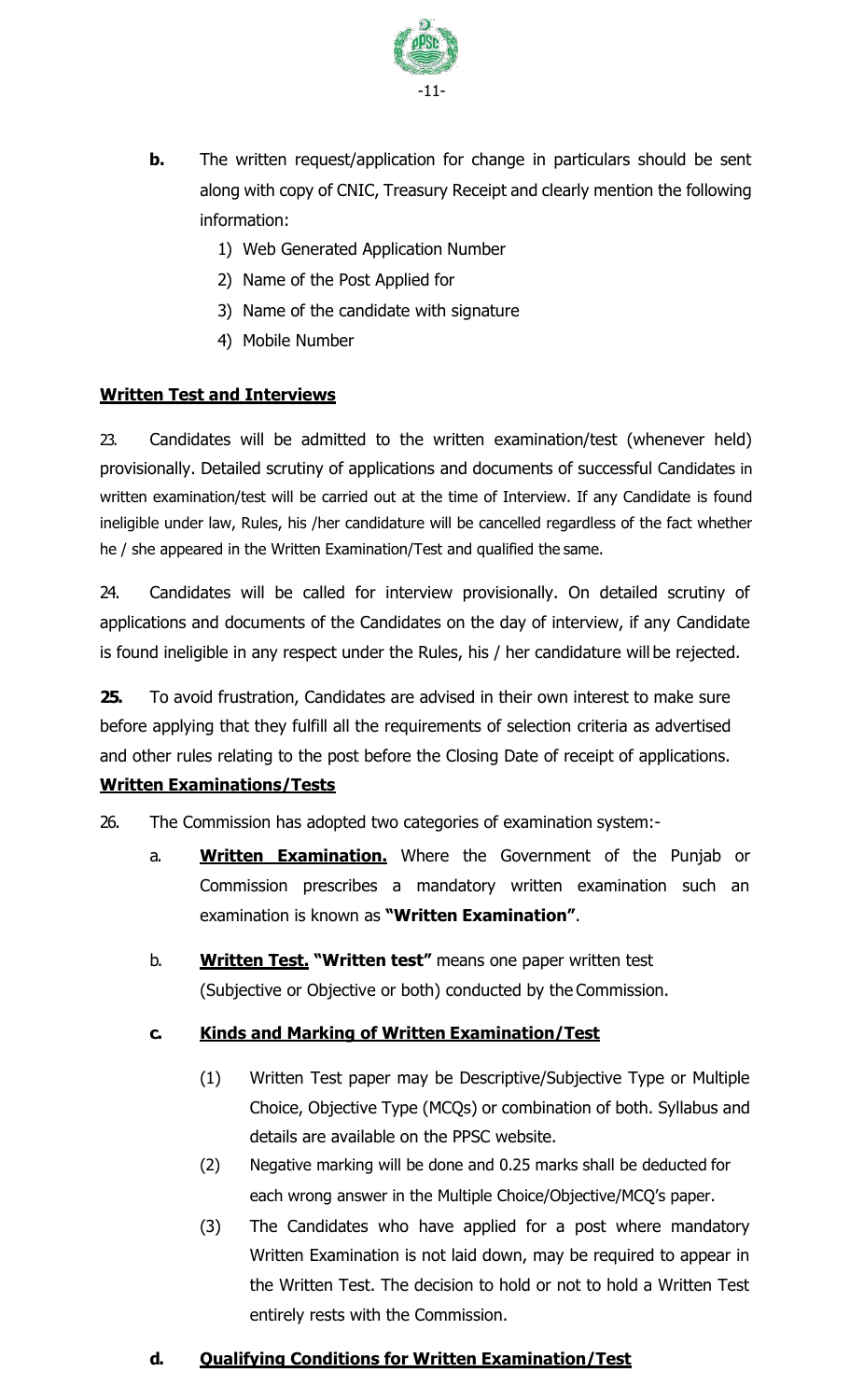

- (1) A Candidate must obtain 40 percent marks in each of the Subjective Paper (0.50 or more marks will be rounded off).
- (2) Qualifying Marks for MCQ/Objective paper will be 40 percent.
- (3) In case of written examination a Candidate must obtain 50 percent marks in the aggregate to qualify for interview.
- e. **Admission of Candidates for Written Examination/ Written Test** Candidates will be admitted for the Written Examination/Written Test provisionally without scrutiny of their applications, at their own risk, subject to be found eligible for the post after scrutiny of requisite documents at time of interview.
- f. **Admission Letter for Written Examination/Test.** Admission letters for the Written Examinations/Written Tests are uploaded collectively on the website by the Commission. No Candidate will be issued Admission Letter individually.

### **g. Production of Original Valid Computerized National Identity Card at the Time of WrittenExamination/Test**

Production of Valid Computerized National Identity Card (CNIC) for the purposes of appearing in the written examination/test by the candidates is mandatory requirement. **Provided that in Case, your CNIC has expired or reported lost, you shall be allowed to appear in the written examination/test on production of Original Valid Passport, Service Card, Domicile Certificate, Driving License or any other educational certificate/recognized institutional card having photograph on it. Only NADRA slip or FIR of lost CNIC is not acceptable.** Provided further that the Centre Incharge shall obtain an undertaking on the matter from the candidates to the effect that he/she shall produce the original valid CNIC at the time of interview failing which his/her candidature shall be cancelled. The Centre Incharge shall annex such undertaking with the attendance sheet of the candidate.

### **h. Production of Original Valid ComputerizedNational Identity Card at the Time of Interview**

"Where at the time of interview, a candidate fails to produce his/her Original Valid Computerized National Identity Card (CNIC), he/she may be interviewed provisionally and his/her identification be carried out on the basis of any other authentic alternate document(s) like Passport/Original Domicile/Degree/Certificate bearing photograph of the candidate, subject to production of Original Valid Computerized National Identity Card (CNIC) in person before the same Presiding Member within seven (07) working days, failing which his/her application shall be rejected. Provided that if a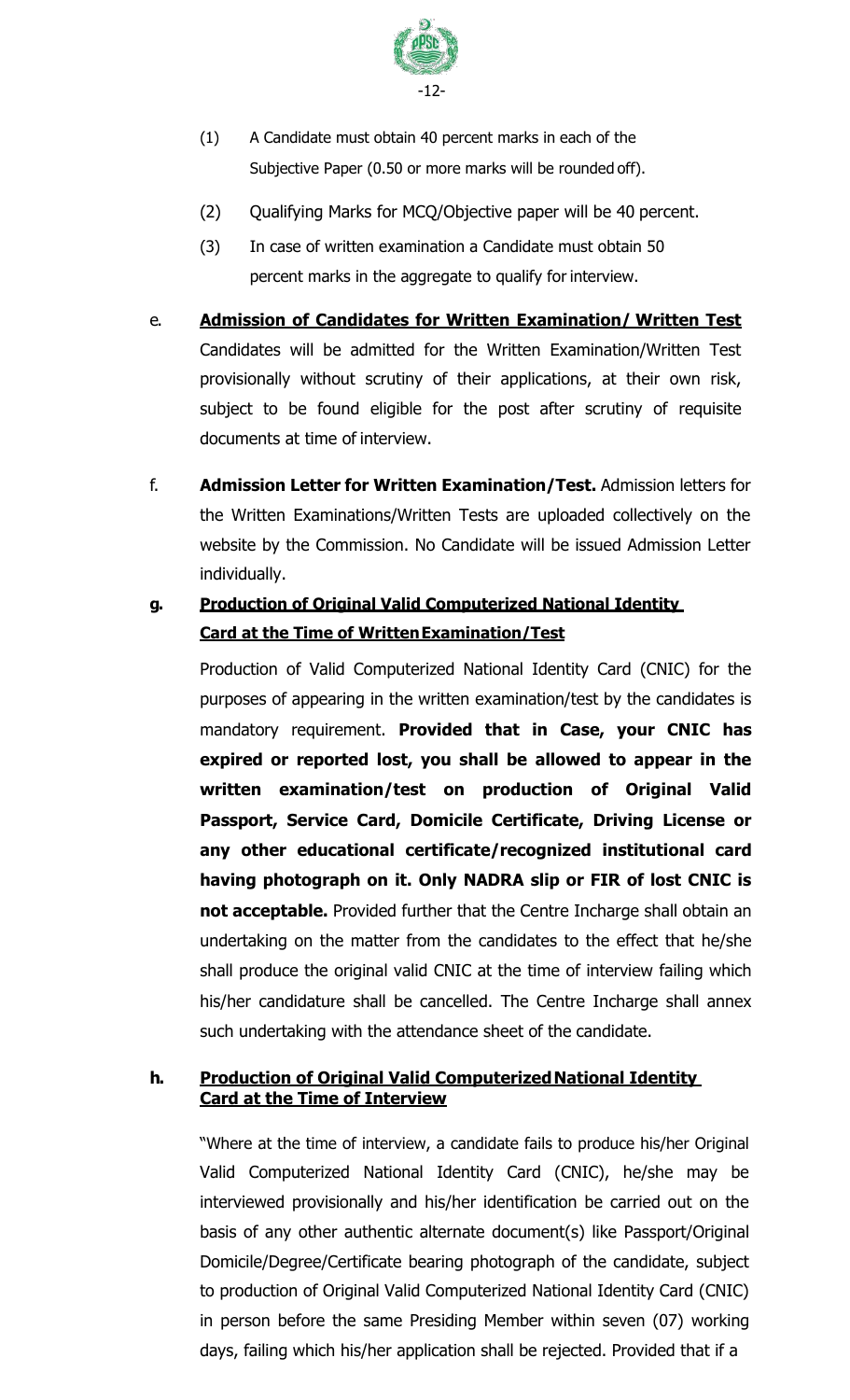

candidate has an expired Computerized National Identity Card (CNIC), he/she may be interviewed provisionally but rejected if he/she fails to produce the same within the stipulated time after the interview, which shall not be more than seven (07) working days."

### **i. Deposit of Application Fee/Submission of OnlineApplication**

In case a candidate deposits application fee for a specific post but inadvertently submits his/her online application for another post for which he/she has not deposited application fee, his/her application, with prior approval of the Chairman, may be considered for the post for which he/she has deposited application fee. However, application fee deposited for a specific post shall not be considered for any other post advertised by the Commission.

### **j. Mentioning of Paper Code on MCQ Answer Sheet**

It is mandatory for a candidate to write the code and fill the relevant bubble code on his/her Answer Sheet carefully. Failing which, his/her Answer Sheet shall not be marked and his/her candidature shall be deemed considered as cancelled.

### **k. [Observation on the Correctness of Question in](http://www.ppsc.gop.pk/(S(nagmip0ssyarbp20k5c4s4zp))/INSTRUCTIONS/ObservationOnQuestion.aspx) [Written T](http://www.ppsc.gop.pk/(S(nagmip0ssyarbp20k5c4s4zp))/INSTRUCTIONS/ObservationOnQuestion.aspx)est/ [Examination](http://www.ppsc.gop.pk/(S(nagmip0ssyarbp20k5c4s4zp))/INSTRUCTIONS/ObservationOnQuestion.aspx)**

If a candidate has any observation(s) on the correctness of any of the question(s), the same may be brought to the notice of PPSC in writing, during the conduct of written test/examination or after the written test/examination on the same day. No objection on the fallacy of any question(s) will be entertained thereafter.

**Note:** Candidates should bring their own writing material such as Pointer/ballpoint, pen/ink. Only blue or black ink should be used.

### **Provision of Writer and Reader**

### 27. The Commission has an appropriate mechanism for providing helper to special persons during Written Exam/Test:-

a. Reader/Writer shall be provided to a Handicapped Candidate by the Commission if so requested by him/her at least 3 days before his/her Written Examination/Test.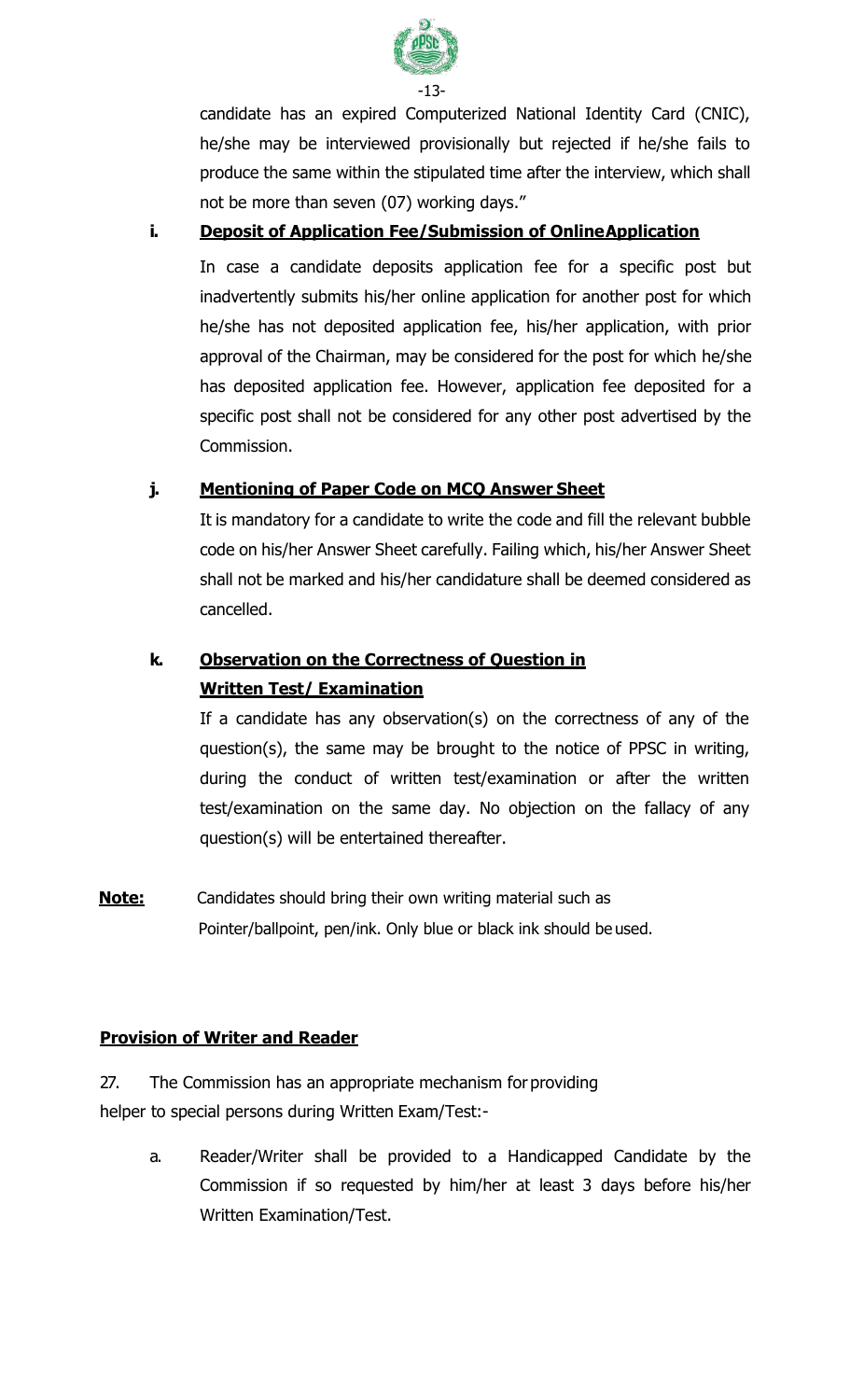

- b. Qualification of the Writer shall be one step lower than the prescribed qualification of the post for which written examination or written test is to be conducted.
- c. Request for Reader/Writer on the day of the Written Exam/Test shall not be entertained by the Commission.
- d. Candidates are not allowed to bring his/her own Reader/Writer for Written Examination/Test without the prior approval of the Commission.

### **Procedure for Short Listing of Candidates for Interview**

- 28. Short listing of the candidates for interview will be done on the basis of:
	- a. **Academic record of the Candidates**; or
	- b. **Marks secured in the Written Test conducted bythe Commission**; or
	- c. **By both of the above**.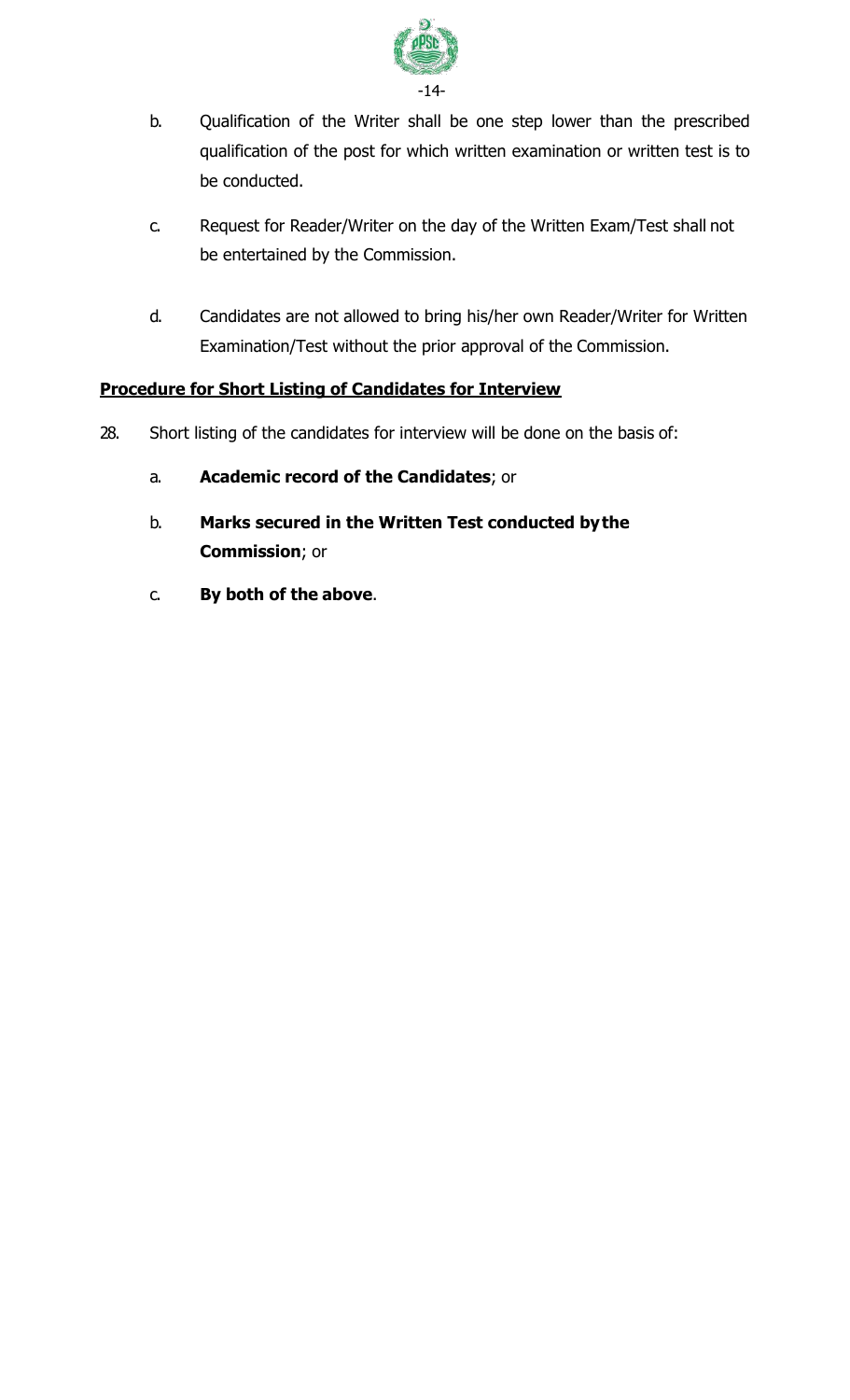

### **Formula for Calculation of Number of Candidates to be Called for Interview in all Cases (Except Combined/Competitive Examination)**

29. The number of Candidates to be called for Interview shall depend upon the number of posts indicated in the Requisition. Five (05) candidates shall be called for interview for one post. Provided that if all candidates called for interview fail to qualify the interview, next candidates (if available) with the same ratio shall be called for interview with the prior approval of the Chairman. However, the Chairman may increase the number of candidates to be called for interview for one post on case to case basis.

30. The above criteria shall also be applicable for candidates when called for interview against the quota for women, special persons and minorities.

### **Tie Cases**

31. Short listing in "tie-cases" is done by following procedures:-

- a. **Tie cases Where Only Written Test is Held.** Candidates who secure equal marks in Written Test, may be called for Interview over and above the ratio of Candidates/ Posts i.e. ratio of 1:5.
- b. **Tie Cases on the Basis of Academic Qualification Only.** Candidates who secure equal marks on the basis of Academic record may be called for Interview over and above the ratio of Candidates/Posts i.e. ratio of 1:5.

### **Increase or Decrease in Number of Posts**

32. In case number of posts are increased or decreased by the Competent Authority as provided in the provisions of PPSC Regulations and Policy Decisions, a fresh Advertisement or Corrigendum will be published in the Newspapers.

### **Psychological Assessment**

33. A Candidate who passes the written examination will be called for Psychological Assessment.

### **Conduct of Interviews**

34. **Qualifying Conditions for Interview.** Only those Candidates will be called for Interview who have passed the Written Examination or Written Test or have been Shortlisted on the basis of Academic qualification or all eligible candidates where the Commission decides not to conduct Written Examination/Written Test/Shortlisting on the basis of Academic qualification. In order to qualify the interview a candidate is required to obtain 50% marks in the interview.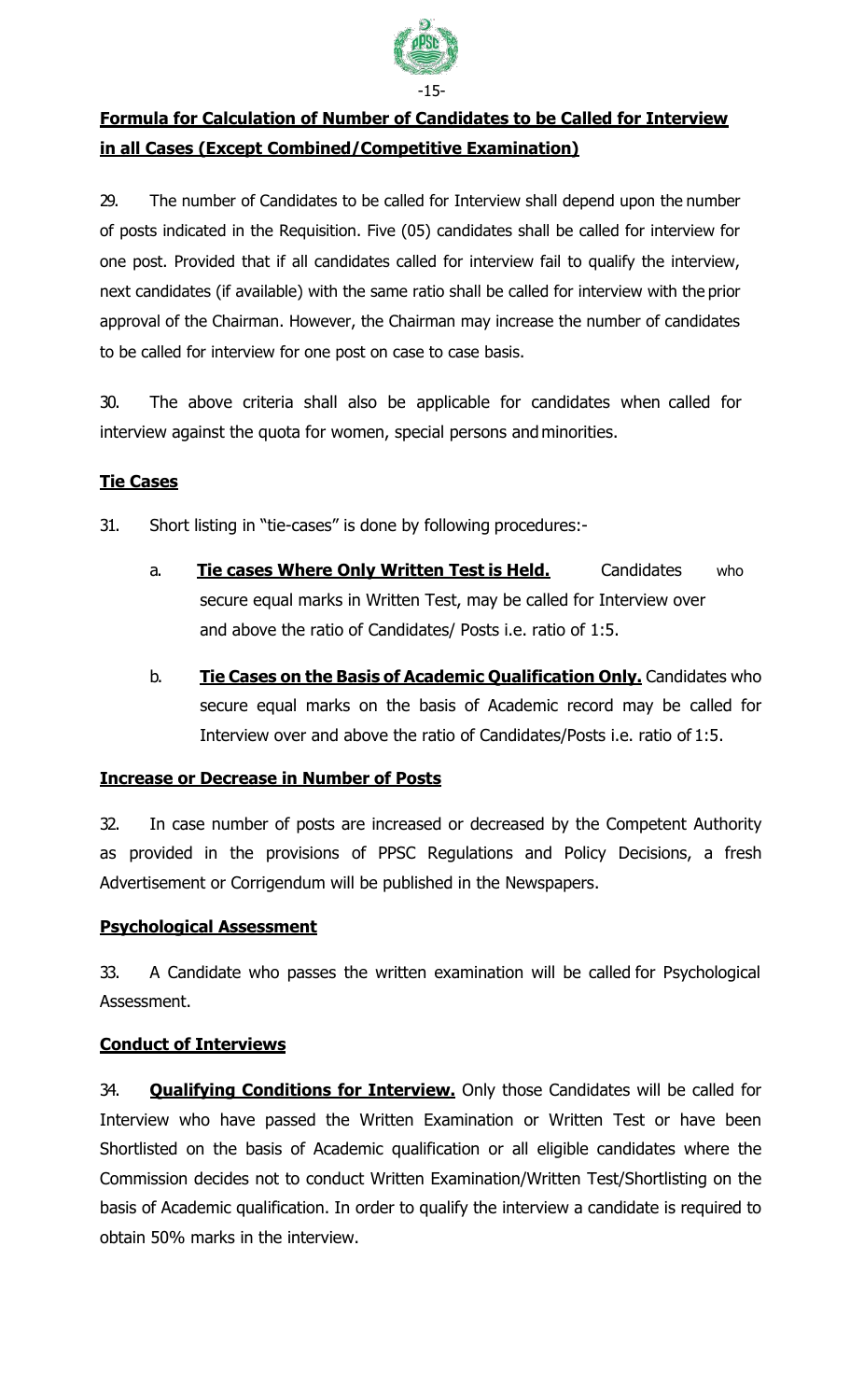

### **Interview Call-up Letter**

- 35. Following will be done:
	- a. Schedule of Interviews for the said posts will be uploaded on the website of the Commission.
	- **b. Candidates can download their Call-up-letter and Information about Date, Time and Venue of Interview from the PPSCwebsite.**
	- c. Communication with the candidates will be made electronically only i.e SMS, e-mail and website. No Candidate will be informed about the Date of Interview individually.
	- d. Candidates are advised to regularly visit the Commission's Website [www.ppsc.gop.pk](http://www.ppsc.gop.pk/) for any information / update on any particular Case Number.
	- e. In case copies of requisite documents are required by the Commission, candidates can send these copies through courier or registered mail to Secretary, PPSC, LDA Plaza, Edgerton Road, Near Aiwan-e-Iqbal, Lahore.
	- f. In case of any difficulty, candidates may approach PPSC Office helpline for assistance/ clarification.

### **Production of Original Documents**

**36.** The academic marks shall be awarded only on the basis of original documents, certificates, diplomas or degrees, produced/submitted by the candidate at the time of interview. **Provided that the Commission shall accept Provisional Certificate issued by Controller of Examination of the Board of Intermediate and Secondary Education or University, if till then original certificate, diploma or degree has not been issued by the Board/University for such purposes.**

37. In case Degrees/Diplomas/Certificates do not bear the marks awarded to a student and the candidate also fails to submit detailed marks certificate related to such Degrees/Diplomas/Certificates, the Commission shall award marks according to the lowest percentage of marks which have been prescribed to qualify such examination. For example if detailed marks certificate has not been produced/submitted, the marks shall be awarded according to the minimum qualifying percentage of marks prescribed as shown below:-

a. Minimum qualifying marks in M.B.B.S./B.D.S. professional examination are 50%. The same applies to Associate Member of the Institute of Engineers (AMIE).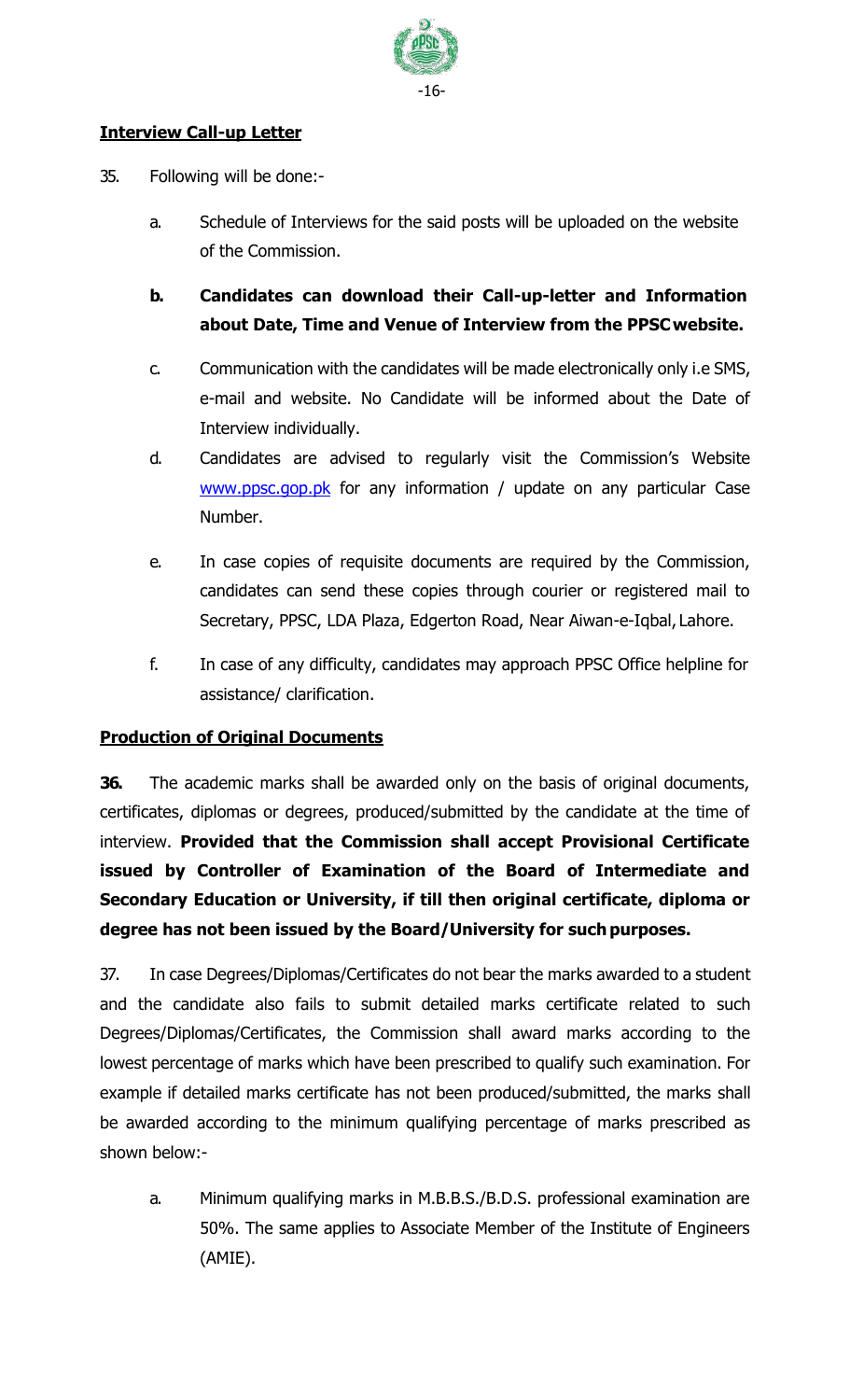

- b. Minimum qualifying marks in B.Sc.(Agri.)/M.Sc.(Agri.) are 40%.
- c. Minimum qualifying grade in S.S.C., H.S.S.C., B.A. /B.Sc. or M.A./M.Sc. is 33% marks.
- d. Marking for calculating the academic merit both for shortlisting and interview/viva voce will be done in case of (a) at 50% (b) 40% and (c) 33%.

### **Number of Chances**

38. For all posts to be filled through written tests, followed by interview or interview alone, the number of chances shall be restricted to 03, in case the candidate who fails in written tests/interview thrice for a specific posts.

- i. Number of chances for Competitive Examinations shall remain 03 and there shall be no change for Competitive Examination, including Combined Competitive **Examination**
- i. There shall be no limit of chances where recruitment is being made through one paper written test followed by interview or interview alone if a candidate obtains qualifying marks (40% marks) in the written test irrespective of the fact that whether he / she is called for interview or not and if he/ she obtains qualifying marks (50% marks) in interview irrespective of the fact that whether he/ she is recommended or not. (For example: if a candidate qualified the written test with 40% qualifying marks and called for interview, but he/ she could not obtain qualifying marks (50%) in interview, his/ her chance will be considered as availed.)
- ii. If a candidate who is applicant for more than one subject he/ she shall be allowed 3 chances in each subject for which he/ she is a candidate, in accordance with laid down policy. For example, for the post of Lecturer in Education Department, a candidate who is applicant for more than one subject shall be allowed three chances in each subject for which he/ she is a candidate in accordance with above laid down policy.

### **Procedure for Intimation of Examination/Test Date, Time and Place to Candidates and Subsequent Action by PPSC.**

39. Procedure of intimation of Written Examination/Test Date, Time and Place to the Candidate is given below:-

a. Communication with the candidates will be made electronically i.e. SMS, e-mail and website. No candidate will be informed about date of examination/test individually.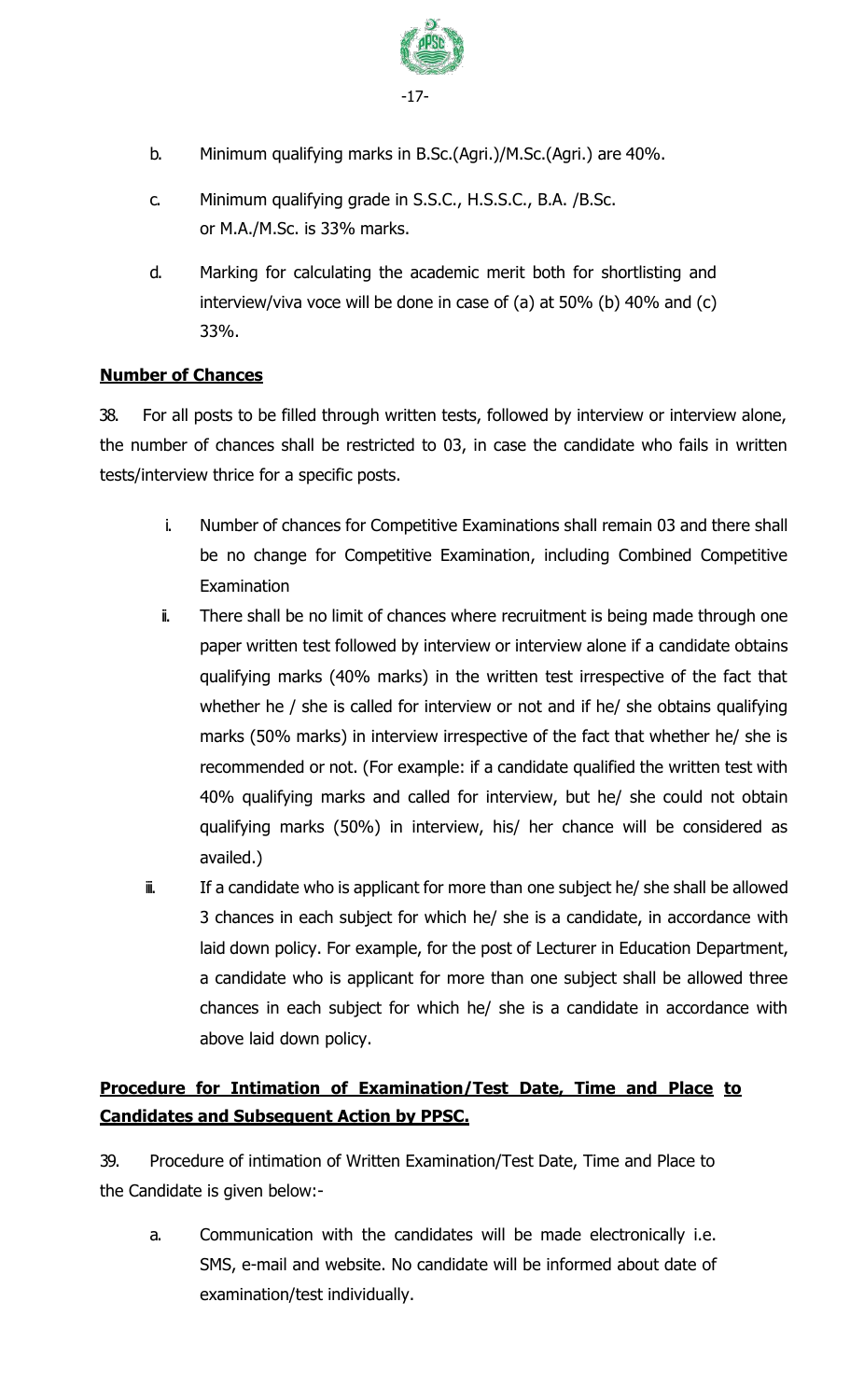

- b. Tentative Written Exam/Test schedule is displayed at least 7 days before the Written Examination/Test on **Website** by the Commission.
- **c. E-Mail and SMS** regarding actual schedule of Written Examination/Test is sent to the Candidates collectively informing them about the Date, Time & Place of Written Examination/Test preferably 5 days before the event with the instructions to **download their Roll Number Slip from PPSC Website. It is also displayed on the Website.**
- **d.** Three days before the actual Date of Written Examination/Test a reminder in the form of **SMS** and **E-Mail** is sent to the Candidates and flash message is displayed on the **PPSC Website** reminding the candidates about the Date, Time and Place of Written Examination/Test with the instructions to **download their Roll Number Slip fromPPSC Website, if already not done.**
- **e.** If the Candidate does not receive intimation through **Website, SMS**  and **E-Mail** regarding his/her date of Written Examination/Test then he/she may confirm his/her status from PPSC, UAN Number (042-111- 988-722), PPSC Office Phone No.99202761-62 at **least 3 days before the scheduled date of Written Examination/Test.**

40. A congratulatory **E-Mail** is sent to all the successful Candidates who have passed Written Examination/Test with certain instructions to be followed by them.

- a. Following **SMS** and **E-mail** is also sent to all the Candidates 2 days after the congratulatory E-Mail:- **You are directed to submit one set of photocopy of documents as mentioned in your E-Mail by failing which you Will not be called for interview.**
- b. Three days before the stipulated Date of Submission of Documents, following reminder through **SMS/E-Mail** is sent to the Candidates:

**You are reminded to provide one set of photocopy of required documents as conveyed earlier through Website, SMS & E-Mail by** , **positively, failing which your application will be deemed to have been rejected.**

c. A **Website** alert is posted a day before the date of Written Examination/Test for information of the candidates.

### **Procedure for Intimation of Interview Date, Time and Place to Candidates**

41. **Where Interview is Conducted without Written Test.** Within two days after the Closing Date of receipt of applications and after decision regarding holding of Interviews; either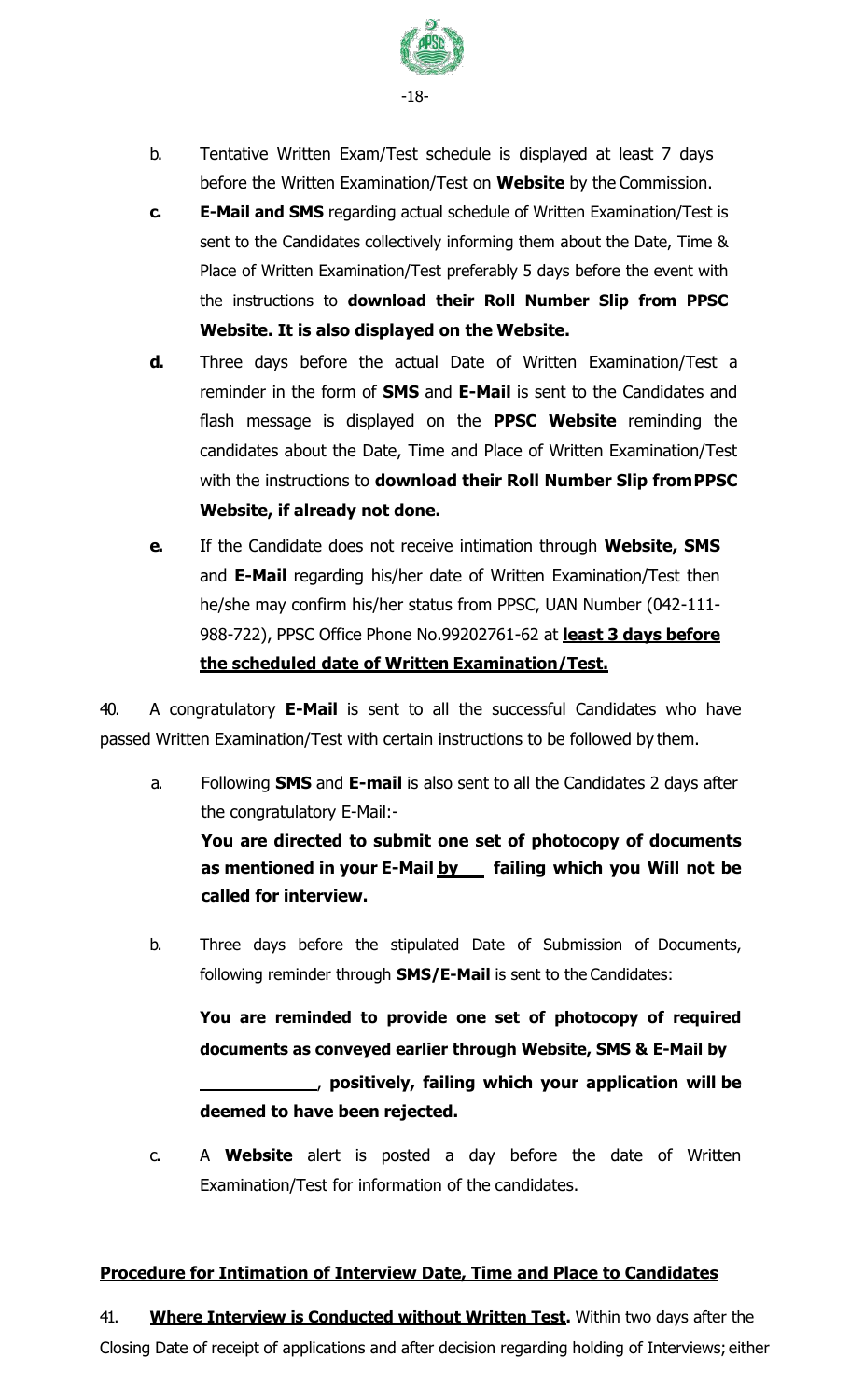

-19-

before scrutiny; or after scrutiny of applications; or short listing of the candidates on the basis of academic record only, candidates are issued instructions through **Website**, **E-Mail** and **SMS** as under:-

- a. **Email** and **SMS** is sent to all the Candidates wherein, candidates are advised to submit one set of photocopy of documents within 7 days of receipt of message or by positively.
- b. Three days before the stipulated Date of Submission of Documents a reminder through Website, E-Mail and SMS is sent to the candidates advising them to submit one set of photocopy of required documents as conveyed to them earlier through Website, SMS & E-Mail by positively, failing which their application shall be deemed to have been rejected and no representation shall be entertained thereafter.

### **Where Interview is conducted after Examination/Test**

- 42. Following will be ensured:
	- a. Tentative Interview schedule is displayed at PPSC Website at least 7 days before the Interviews.
	- **b.** At least 6 days before the scheduled interview dates **E-Mail** and **SMS** is sent to the candidates informing them about the Date, Time & Place of Interview, with the instructions to **download their Interview Letter from PPSC Website.**
	- c. If the Candidate fails to receive intimation, for any reason, through **Website, SMS** and **E-Mail** regarding his/her Interview, 3 days before the scheduled date of the interview for that particular post, he/she may confirm his/her status from PPSC **Website**, UAN Number (042-111-988- 722), **PPSC Phone No.99202761-62**.
	- d. Two days before the actual Date of Interview a reminder in the form of **SMS**  and **E-Mail** is sent to the Candidates and flash message is displayed on the PPSC **Website** reminding the candidates about the Date, Time and Place of Interview with the instructions to **download their Interview** Letter from PPSC Website, if already not done.
	- e. A **Website** alert is posted a day before the Interview Schedule for information of the Candidates.
	- f. If any candidate fails to receive the information for any reason and in emergency circumstances, he/she may contact Secretary, PPSC on Ph# **99202761-62** for the redressal of his/her grievances.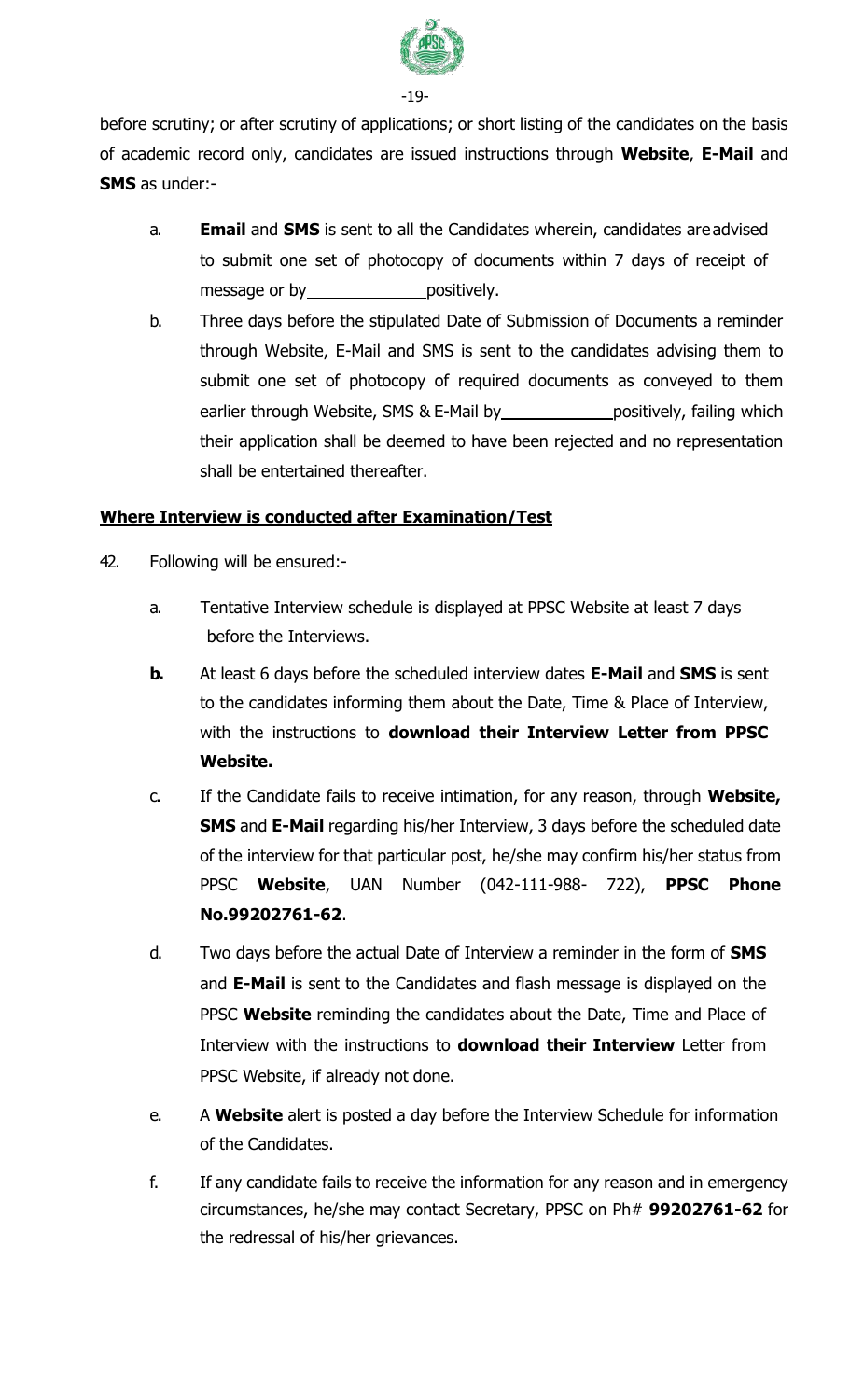

### **Merit List**

43. **Validity of Merit List.** For recommending substitutes, the Merit List remains valid for twelve months only from the date of issuance of first recommendation or till the date of receipt of next requisition in the Commission for the same post, whichever is earlier, provided that where request for substitutes is received within the validity period but the Merit List could not be issued due to any reason; the Chairman in his discretion may extend the validity period for disposal of such requests.

44. **Substitution of Recommended Candidates.** A substitute shall be provided by PPSC from the existing Merit List, if requested by the concerned Department during the validity of the Merit List, if a recommended Candidate;

- **a. Fails to join the post for whatever reason; or**
- **b. Tenders his/her resignation after joining; or**
- **c. Is terminated by the Department on any ground; or**
- **d. Is declared medically unfit; or**
- **e. The Appointing Authority refuses to issue letter of appointment under Rule 21-A(2) of Punjab Civil Servants (Appointment and Conditions of Service) Rules,**

### **1974. Withdrawal of Recommendation**

45. The Commission is empowered under the law to withdraw recommendation of a selected Candidate at any time, if he/she is subsequently found ineligible, for any reason, for the post.

### **Action against Candidates on Cheating/Violation of Instructions or Submission of False Information.**

46. A candidate may be disqualified or debarred from any Written Examination/Test or Interview for any post held or to be held by the Punjab Public Service Commission in future, if he/she is found guilty of cheating/violation of any of the instructions issued from time to time or on the basis of submission of false information to the Commission.

### **Miscellaneous**

### **47. How to Find the Application Number, if lost.**

a. If you have lost your application number, you may find it by using following link on PPSC website:-

<http://www.ppsc.gop.pk/UsersReg/CheckApplicationNo.aspx>

b. Open above mentioned URL and supply your CNIC and click on "Find Application Number" Button. Your application number along with all posts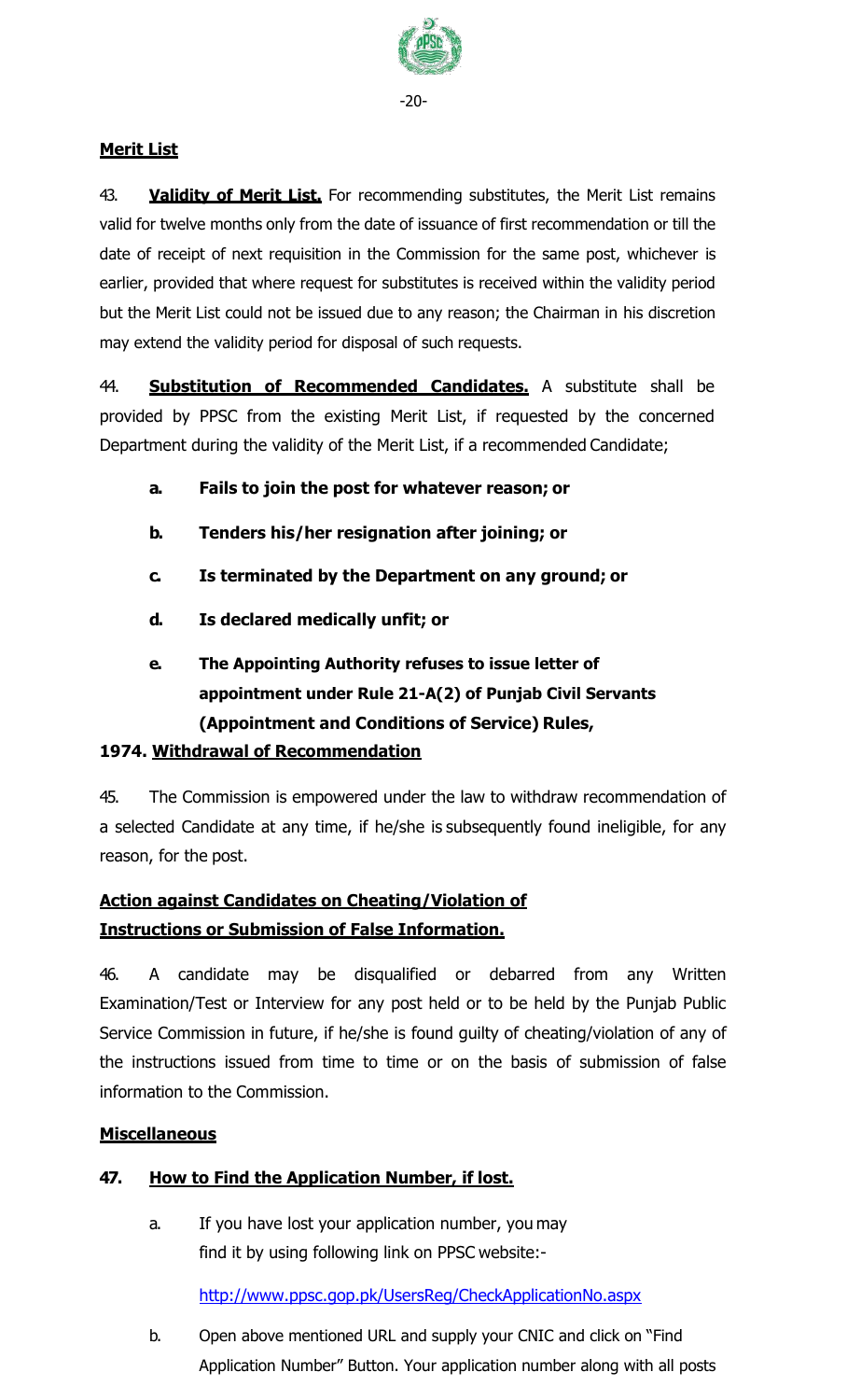

-21-

you have applied in PPSC will be displayed in the form of a table. You may pick your required number here.

- c. This application number is required for following purposes:-
	- (1) To Edit Application (after applying online).
	- (2) To obtain Single Paper DMC- After Interview.
	- (3) To obtain MCQ Paper DMC- After Interview.

48. For any queries/grievances, please contact on UAN Number (042-111-988- 722), PPSC Office Phone No.99202761-62. In case the calls are not being attended to for any reason, the candidates may contact the Commission through E-Mail on the following email address:-

| <b>Sr No</b> | <b>Subject related to:</b>       | <b>Official E-mail</b>     |  |
|--------------|----------------------------------|----------------------------|--|
| 1.           | <b>General Queries</b>           | ppsc@punjab.gov.pk         |  |
| 2.           | <b>Technical Queries</b>         | dir.it@ppsc.gop.pk         |  |
|              |                                  | dda@ppsc.gop.pk            |  |
|              |                                  | ddb@ppsc.gop.pk            |  |
|              |                                  | ddc@ppsc.gop.pk            |  |
|              |                                  | ddd@ppsc.gop.pk            |  |
|              |                                  | dde@ppsc.gop.pk            |  |
| 3.           | <b>Recruitment Queries</b>       | ddf@ppsc.gop.pk            |  |
|              |                                  | ddg@ppsc.gop.pk            |  |
|              |                                  | ddh@ppsc.gop.pk            |  |
|              |                                  | ddj@ppsc.gop.pk            |  |
|              |                                  | ddk@ppsc.gop.pk            |  |
|              |                                  | ddm@ppsc.gop.pk            |  |
| 4.           | <b>Written Exam/Test Queries</b> | deputy.secy@ppsc.gop.pk    |  |
| 5.           | <b>Female Candidates</b>         | dir.monitoring@ppsc.gop.pk |  |

### **Change of Mobile Number.**

49. If a candidate changes his/her Mobile Number already fed in his/her On-line application, he/she shall send a signed application through mail along with a copy of Original and Valid CNIC, new mobile number, application number and the post applied for. The application should be addressed to Secretary, PPSC. The Commission willnot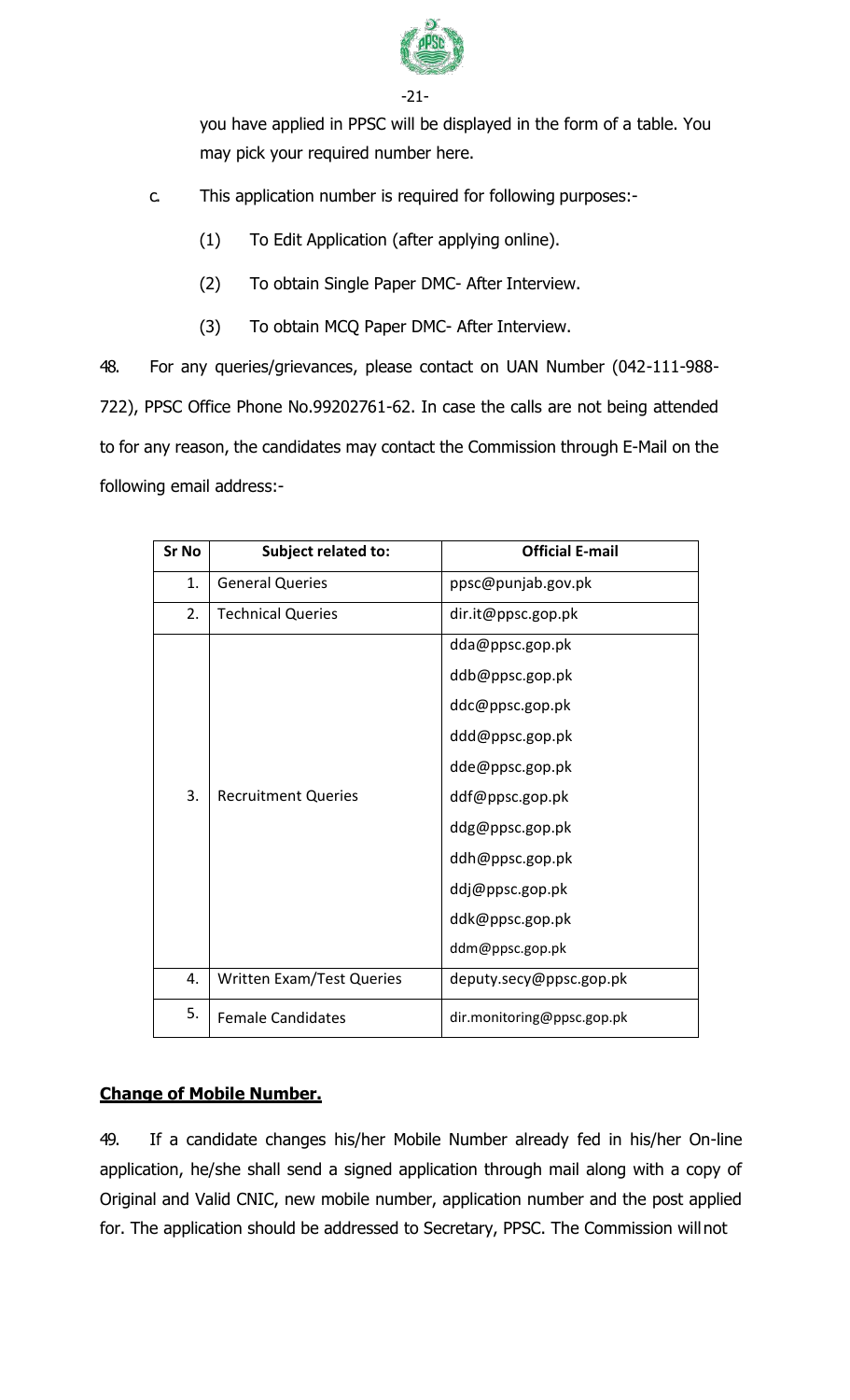

-22-

be responsible for ensuring any intimation to the candidate in case of a changed mobile number without intimation to the PPSC.

### **Following Gadgets are Not Allowed in the Written Examination/Test Centres:-**

- 50. The PPSC shall strictly not allow the following:
	- a. Candidates are not allowed to carry mobile phone or similar gadgets in the examination hall and at the place of interview.
	- b. If a candidate is found using mobile phone or similar gadget in the examination center, his/her cell phone or gadget as well as his paper will immediately be taken in control by the Supervisor and presented to the Member, PPSC on duty.
	- c. If cheating is proved from the data of mobile phone or similar gadget, Member PPSC/Venue Incharge will direct the Centre Supervisor to lodge FIR against the delinquent candidate and PPSC will also proceed to punish him/her as provided in PPSC Regulations/Policy Decisions.

### **C A U T I O N**

**Please refuse to engage with any person who may offer to help you get selected because the system does not allow such a breach/favour. Have faith in your own ability and trust in ALLAH (SWT). In case any dubious person contacts you for providing undue favour in written examination/test or interview, please immediately contact the following Hon'able Member of the Commission at once:-**

 **Mr. Amjad Javid Saleemi, Member, PPSC (E-mail: [member6@ppsc.gop.pk](mailto:member6@ppsc.gop.pk) Tel: 042-99202751)**

**Your name will be kept secret and no prejudice will be caused to you.**